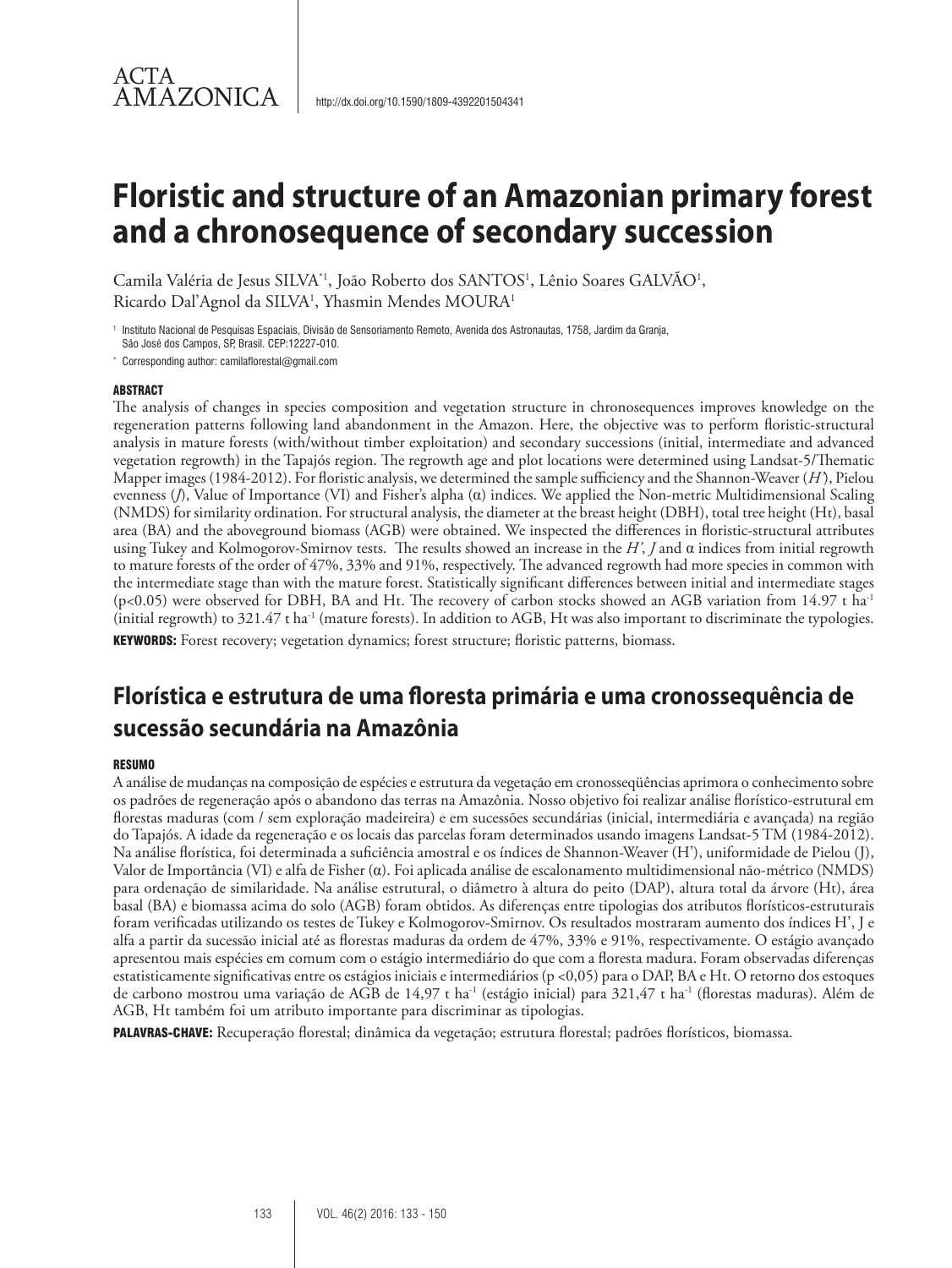# **INTRODUCTION**

Severe modifications of the biophysical characteristics of primary forests result from their conversion into agriculture areas and livestock. There are also further effects from timber logging and forest fires (Asner *et al*. 2005; Aragão *et al*. 2008; Xaud *et al*. 2013). On the other hand, livestock grazing areas intensively exploited in the past and subsequently abandoned are in process of natural regeneration.

Several orbital remote sensing studies using optical (Lucas *et al*. 2002; Lu 2005) or radar data (Santos *et al.* 2009; Saatchi *et al.* 2011) have contributed for the characterization and monitoring of primary (with and without timber exploitation) and secondary forests at the local and regional scales. However, floristic and structural analysis is still essential to investigate and better understand the regeneration process of vegetation following land abandonment in the Amazon region.

Analytical procedures based on floristic diversity and on measurements of structural parameters have been traditionally performed. Projects whose objective is the discriminatory study of forests with some type of disturbance such as selective logging or fires have contributed for such measurements (Martins *et al*. 2012). In the specific case of the differentiation between successional stages, these studies include variables related to age of regeneration and land use history (Mesquita *et al*. 2001; Araújo *et al*. 2005; Salomão *et al*. 2012). The age of regeneration is an attribute that facilitates the classification of secondary succession stages (Lu *et al*. 2003). However, this attribute is not easily determined due to the influence of other factors on vegetation regrowth such as the soil structure, precipitation patterns, clearing size and land use history. Moreover, the distance from the primary forest matrix and the presence of fauna dispersing seeds have been reported as important factors to affect the growth rate and biomass accumulation during the regeneration process (Chazdon *et al*. 2007).

In order to minimize the effects of these environmental factors, studies of chronosequences have been performed in tropical forests. A chronosequence is composed of sites formed from the same parent material that differ over time. In other words, the sites present similarities with respect to soil types and environmental conditions, climate zone and are affected by land-use history or disturbance (Chazdon 2012). Thus, under controlled environmental conditions, it is possible to describe differences in successional trajectories through the detailed quantification of floristic composition and forest structure (Mesquita *et al.* 2001).

The Tapajós National Forest (FLONA Tapajós), located in Brazil, has been extensively studied using satellite images (Santos *et al*. 2003; Espírito-Santo *et al*. 2005; Galvão *et al*. 2009). However, only a few studies in the FLONA Tapajós and surroundings have focused on the classification of secondary succession stages. Further studies are necessary to know how and to what extent the floristic-structural attributes differ among the stages and with respect to mature forests. This is especially important in the context of a new legislation system in the state of Pará (*Instrução Normativa* 02/2014 - DOE/PA Nº 32594) that regulates the management of secondary forests at different stages of vegetation regeneration to reduce the deforestation of primary forests. Secondary forests occupy more than 165,000 km<sup>2</sup> and are highly dynamic components of complex mosaics in this Brazilian state (Vieira *et al*. 2014). This work contributes to improve the knowledge on how to distinguish the secondary stages, supporting the government policies and inspection. In this context, the objective of this study was to analyze floristic-structural differences between mature forests (with and without timber exploitation) and a chronosequence representative of three stages of secondary succession (initial, intermediate and advanced) in the Tapajós region.

#### **MATERIALS AND METHODS**

The study area comprises the northern part of the Tapajós National Forest (Brazilian state of Pará) and its surroundings, situated between the latitudes 2º 53'06" S and 3º 11' 48" S, and the longitudes 54º 47'35" W and 55º 01'03" W. According to the Köppen classification, the climate is Ami – wet tropical, with the annual average temperature and precipitation of 25°C and 1820 mm, respectively.

The region is characterized by low rolling relief, comprising the lower Amazon plateau and the upper Xingu-Tapajós plateau. The Tapajós Forest is dominated by primary tropical rainforest with emergent trees and a uniform vegetation cover (Dense Ombrophilous Forest). Some areas have dissected plateaus with a few emerging trees and a high density of palm trees (Open Ombrophilous Forest). The predominant soil types are Dystrophic Yellow Latosol and Red-Yellow Podzolic soils. Historically, the land use in the surroundings consists of subsistence agriculture, a few cash crops, cattle husbandry and selective logging activities, but there is currently a large land conversion to extensive areas of agriculture (maize, rice, soybeans) outside the FLONA.

Forest inventory plots were surveyed in August 2012 to analyze floristic-structural differences between Initial (SSI), Intermediate (SSInt) and Advanced (SSA) Secondary Successions; Forest with Timber Exploitation (FPEM); and Primary Forest (FP). The vegetation age is the most straightforward approach for the discrimination of regeneration stages (Saldarriaga *et al.* 1988). In the present study, we adopted the age interval proposed by Lu *et al.* (2003) for the stratification of the secondary forests as follows: (1) initial (SSI with < 5 yr of vegetation regeneration), (2)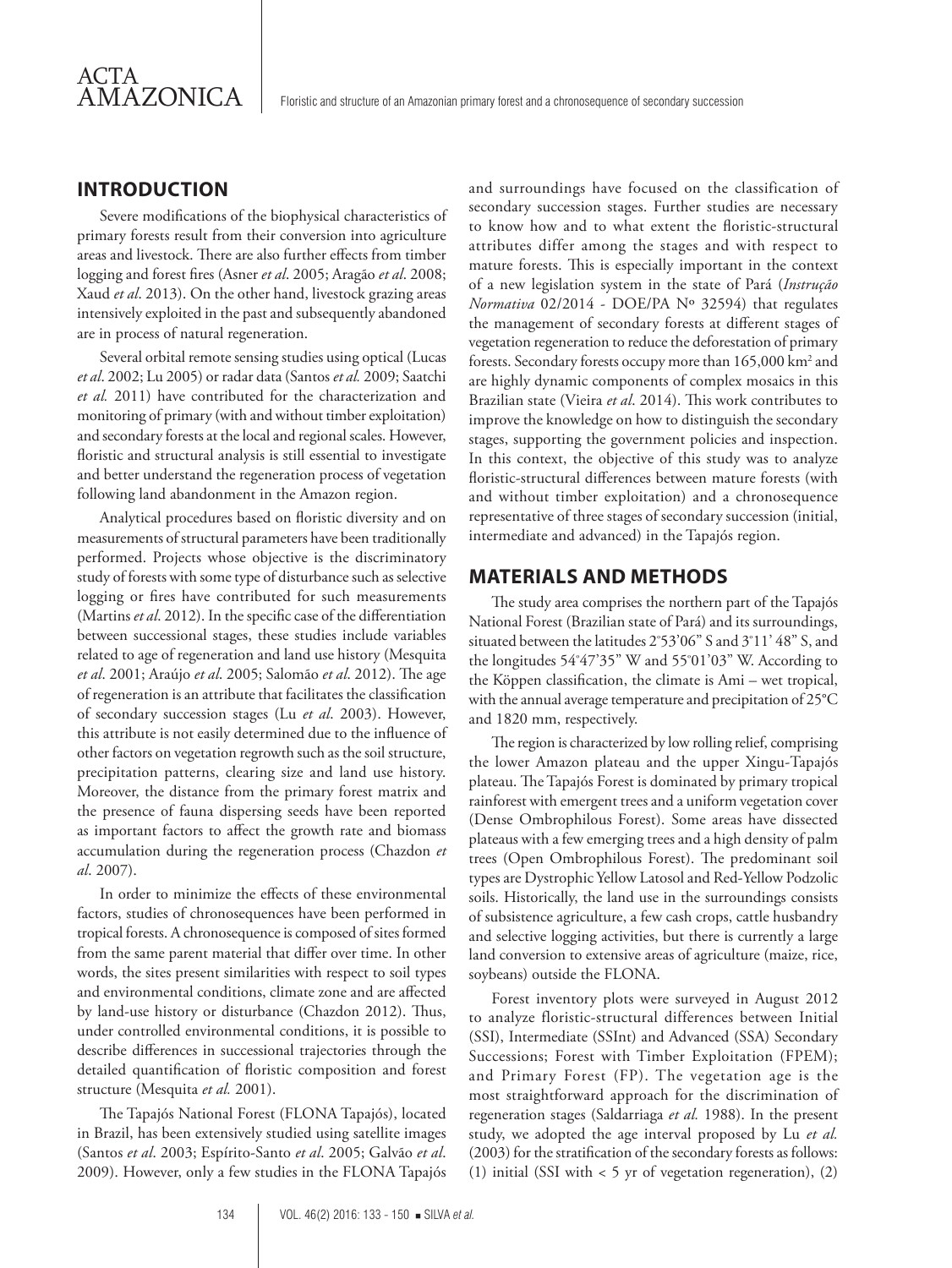intermediate (SSInt between 6 and 15 yr), and (3) advanced (SSA with > 15 yr). Areas of primary forest (FP) and also forest with disturbance arising from legal logging (FPEM) formed a baseline to assess the magnitude of the changes in floristic and structural attributes over time and of the regenerative capability of the successional process. In the FPEM area, selective logging of trees with DBH greater than 45 cm was performed in 1979, when 75  $\mathrm{m}^3$  ha<sup>-1</sup> of wood was exploited (Costa Filho *et al*. 1980).

ACTA

AMAZONICA

The location of the representative samples of all typologies under investigation was determined through the analysis of Landsat-5/Thematic Mapper (TM) satellite images acquired between 1984 and 2012. The images also allowed verification of: (1) the occurrence of forest fragmentation in the study area; (2) the existence of disturbances in the primary forest; (3) the potentials impact of logging effects; and, in some cases, (4) the forest conversion period and age of the secondary succession. In the absence of evidence from these satellite images to monitor the time of successional chronosequence, ground information was obtained from the local community on the land use and year of the last clearance.

In the field survey, 40 transects were defined with a total area of 6.4 ha. For the FP, FPEM and SSA, the dimension of each plot was 25 m x 100 m. For the SSI and SSInt, the plot size was 20 m x 50 m. All transects were positioned geographically using a Global Positioning System (GPS). The information on the past land use and land cover (LULC) history and the predominant classes (LULC matrix) around the surveyed secondary succession plots were obtained from the TerraClass Project (www.inpe.br/cra/projetos\_pesquisas/terraclass2008. php). The information is summarized in Table 1.

The forest inventory considered all the trees with Diameter at the Breast Height (DBH) > 10 cm, except for the SSInt and SSI typologies (DBH  $\geq$  5 cm). Following the procedures adopted by Gonçalves and Santos (2008), we also estimated the total and commercial tree heights.

All the species were identified with the assistance of a parabotanist with a vast experience in the regional flora. The scientific and family names were confirmed using the "Brazilian Species Name Index 2013" (http://floradobrasil.jbrj.gov.br/) and the database of the Missouri Botanical Garden 2013 (http:// www.tropicos.org). Individuals of the Arecaceae were excluded from the sampling.

The sample sufficiency was assessed by rarefaction curve based on sampling units generated by 1000 randomizations computed using the EstimateS software (version 9, R. K. Colwell, http://purl.oclc.org/estimates). The construction of the rarefaction curve is an interpolation process from the species richness of the full set of samples, for the expected richness of a subset of that sample (Colwell *et al.* 2004). This curve increases until the point where the increase in sampling units does not add new species. At this point, the sampling is considered sufficient for inclusion of almost all species present in the area.

The floristic composition was analyzed between the typologies using the Shannon-Weaver (*H'*) and Pielou evenness (*J*) indices, proposed by Odum (1983) and Magurran (1988), which express the floristic diversity of the sampled area. In addition, to compare the typologies without the effect of the sampling size, we calculated also the average values of the Fisher's alpha index (Magurran 1988). We evaluated their differences using the ANOVA and post-hoc Tukey test with a significance level of 5%. We estimated the phytosociological parameters of density, dominance and frequency, which provided the measure of the value of importance (VI) by species. The NMDS (Non-metric Multidimensional Scaling), a multivariate method for ordination analysis (Gauch 1982), was applied to evaluate the floristic similarity between the typologies. The NMDS was based on the species abundance and Bray-Curtis distance. This method reduces a multidimensional dataset into a one-dimension space, showing the plots with high species similarity and placing far apart those plots with low similarity. A subsequent analysis was performed to test if all the plots of each typology were grouped together in an ellipse of 95%

**Table 1.** Sampling effort for primary and secondary forests: (1) primary forest (FP); (2) forest with timber exploitation (FPEM); (3) advanced secondary succession (SSA); (4) intermediate secondary succession (SSInt); and (5) initial secondary succession (SSI). The past land use and land cover (LULC) and the predominant classes (matrix) around the studied SS plots are indicated.

| Class       | Age (years) | Number<br>of Plots | Plot(m)        | Total area (ha) | Past<br><b>LULC</b> | <b>LULC</b><br>Matrix |
|-------------|-------------|--------------------|----------------|-----------------|---------------------|-----------------------|
| FP          |             |                    | 25 x 100       | 1.75            | ------              | ------                |
| <b>FPEM</b> |             | $5\phantom{.0}$    | 25 x 100       | 1.25            | ------              | ------                |
| <b>SSA</b>  | >15         | 4                  | 25 x 100       | 1.0             | Crops               | FP and SS             |
| SSInt       | $6 - 15$    | 13                 | $20 \times 50$ | 1.3             | Pasture             | Crops/pasture/SS      |
| SSI         | $<$ 5       | 11                 | $20 \times 50$ | 1.1             | Pasture             | Pasture/FP/SS         |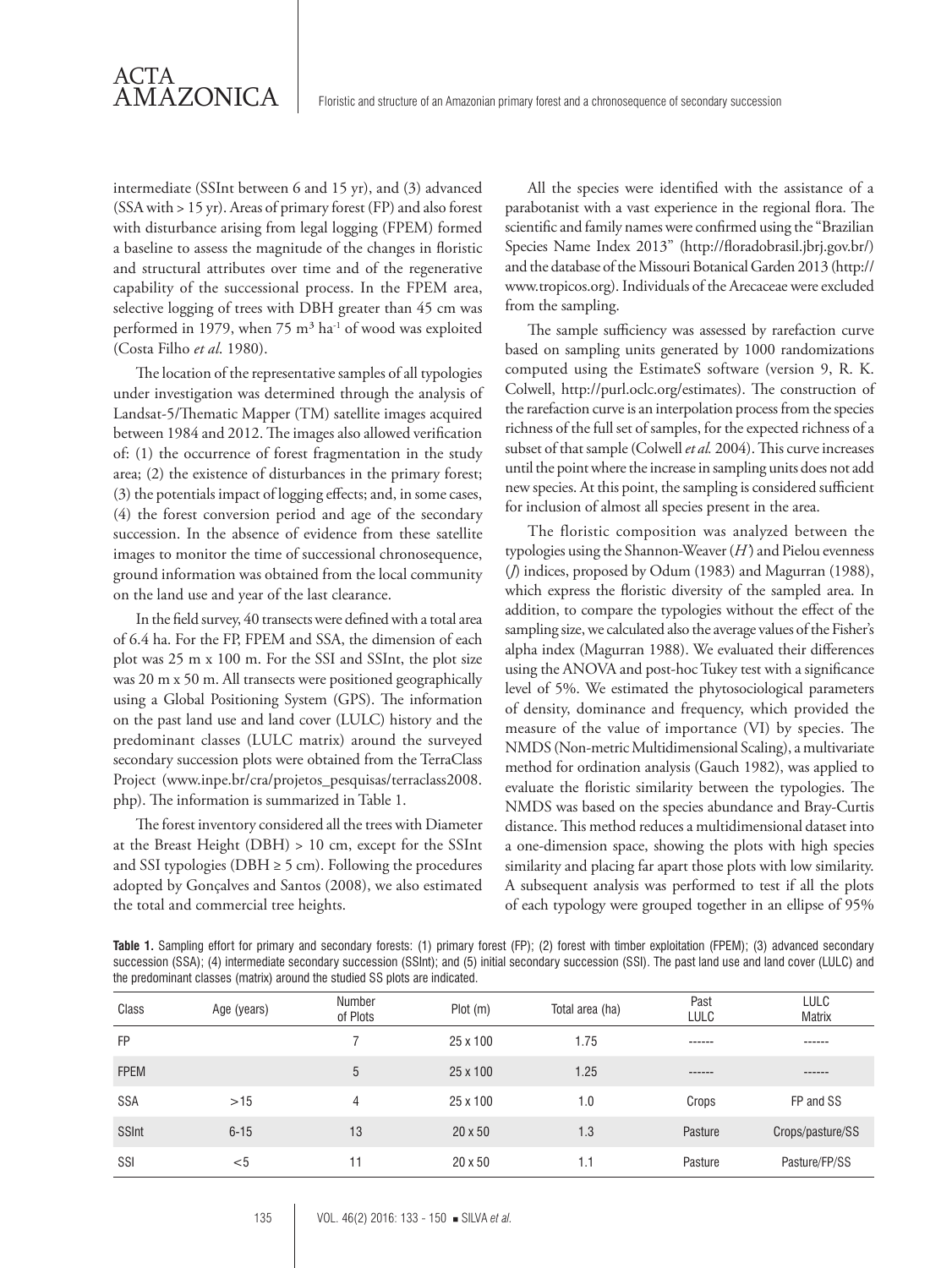confidence interval based on the standard deviation of scores. The NMDS was performed using the R 3.2.0 vegan and MASS packages, and the standard deviation ellipses were made using the cluster package.

For the structural characterization, we established diametric classes with a range of 5 cm and calculated the basal area (BA). The allometric equations for estimating the aboveground biomass (AGB) differed between the forest typologies and secondary successions (Table 2). A specific allometric equation for *Cecropia sp.* was used for the plots dominated by this specie.

To inspect for differences in vegetation structure between the typologies, we performed statistical tests over DBH, Ht, BA and AGB. We used a non-parametric statistical analysis (Kolmogorov-Smirnov test). These procedures allow verifying if there is a similarity in the variable distribution by each vegetation typology and, when not, which variables differ from each other.

#### **RESULTS**

ACTA

AMAZONICA

During the floristic survey, we identified 4,277 individuals and 268 species (supplementary material) distributed in 56 families in 6.4 ha of area. The stability of the rarefaction curve based on the number of accumulated sampling units was especially observed for the secondary forests. Obviously, this occurs because the primary forest exhibits greater richness of species. The analysis of rarefaction curves showed that the proportions of new species were below 5% of the species recorded in the last samples, considering the mean curve estimated for each different forest typology (Figure 1).

The successional chronosequence presented increased values of H' from 2.44 to 4.36 for the young and old regrowth stages (Table 3). Similar tendency was observed for the J values (0.60 to 0.90). This indicated that the most advanced stage of the chronosequence was approaching the value of diversity  $(H' = 4.61)$  found in the primary forest, while having already reached the same level in terms of evenness  $($ ] = 0.90 $)$ .

The average Fisher's alpha index values increased from SS1 (4.23) to FP (49.57) (Table 3). The statistical post-hoc Tukey test  $(p < 0.05)$  revealed that the typologies FP and FPEM formed a group with equivalent values of average diversity. Statistically, the SSA, SSInt and SSI typologies presented a very distinct average diversity, making possible the distinction between them, as well as from the aforementioned group. This result showed that SSA did not reach the species diversity found in FP. We identified as outliers one plot of SSInt having 50 species and another from SSI with just 5 species. In terms of diversity, the SSInt resembled the SSA. The SSI was dominated by *Cecropia palmata* (95% of the individuals), making it very distinct from the other samples.

Ten species with higher VI (%) were ranked according to the typology (supplementary material). FP, FPEM and SSA had common species as observed also for SSInt and SSI. The

**Table 2***.* Allometric equations used for estimating the aboveground biomass (AGB).

| Class              | Equation                                          | Source                  |
|--------------------|---------------------------------------------------|-------------------------|
| FP. FPEM           | $y = 0.0509 \times p D^2 HT$                      | Chave et<br>al. $2005*$ |
| SSA, SSInt,<br>SSI | $Y = exp(-2.17 + (1.02x(LnDAP2)) + (0.39xLn(Ht))$ | Uhl et al.<br>1988      |
| Cecropia<br>SSD.   | $Y = exp(-2.5118 + 2.4257 x \ln DAP)$             | Nelson et<br>al. 1999   |
|                    |                                                   |                         |

 $*$  ρ = 0.69 (Fearnside, 1997)



**Figure 1.** Curves of species accumulation based on the number of samples (solid lines), and their respective confidence intervals ( $\alpha = 0.05$ ) for the representative samples of forests (with or without timber exploitation) and secondary successions. The solid black line (middle) expresses the representation of the entire set of inventoried samples without considering the stratification by vegetation typology

**Table 3.** Floristic attributes of each forest typology. Abbreviations: N = Abundance; NF = number of botanical families; S = number of species;  $\alpha$  = Fisher's alpha index average (standard deviation) and Tukey test ( $p < 0.05$ ); H' = Shannon-Weaver index; and Pielou evenness index = J.

| Class       | Ν    | ΝF | S   | $\alpha$        | H    |      |
|-------------|------|----|-----|-----------------|------|------|
| <b>FP</b>   | 857  | 40 | 181 | 49.57(8.1) a    | 4.61 | 0.89 |
| <b>FPEM</b> | 553  | 40 | 139 | $47.32(6.5)$ a  | 4.43 | 0.90 |
| <b>SSA</b>  | 472  | 38 | 125 | $34.30(10.2)$ b | 4.36 | 0.90 |
| SSInt       | 1345 | 42 | 128 | $14.30(7.0)$ c  | 3.90 | 0.80 |
| SSI         | 1050 | 32 | 58  | $4.23(2.3)$ d   | 2.44 | 0.60 |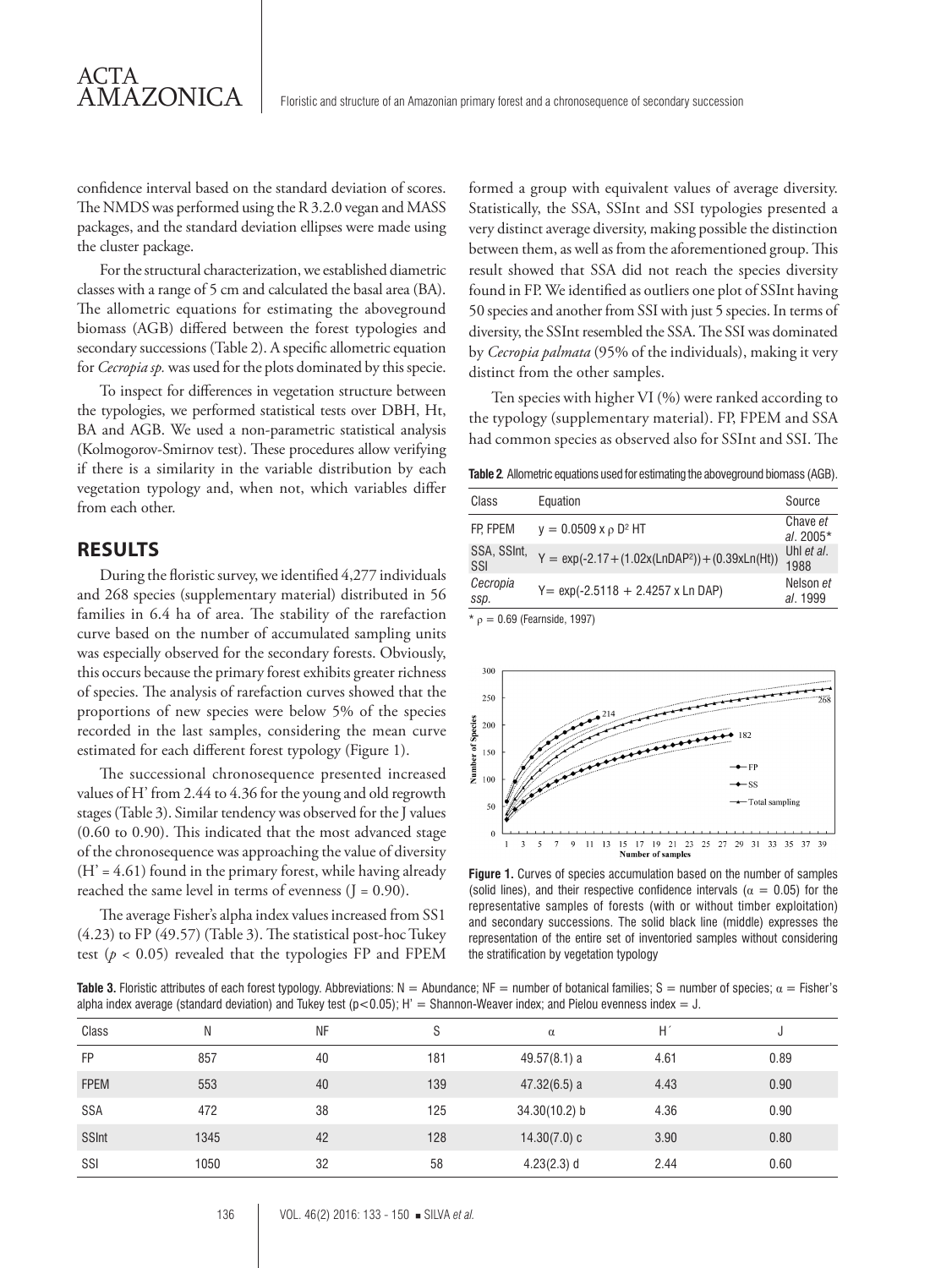species *Couratari stellata* (tauari) was well distributed in all the sampled plots of FP and SSA. We did not find this species in the plots disturbed by old selective logging activities. Thus, it is an important species for forest recovery of the deforested areas, present in the list of species of the chronosequence, including the most advanced stage. It is a potential species for timber management. In the FP and FPEM plots, the species *Protium hebetatum* (breu-vermelho) was abundant. However, in the FPEM plots, this species presented trees with small basal area, probably resulting from management due to its economic potential.

ACTA

AMAZONICA

Despite the low basal area, the pioneer species *Cecropia palmata* (embaúba-branca), *Casearia grandiflora* (sardinheira), *Swartzia flaemingii* (tento-flamengo) and *Vismia guianensis* (lacre-branco) had large numbers of individuals. All of them were present in the forest chronosequence, especially in the initial and intermediate stages of secondary succession. Even in the SSA plots, the species *Cecropia palmata* had significant abundance (59 trees) when compared to other species. In spite of being a pioneer species colonizing environments with good light availability, it remains in the forest structure even in the advanced stage of regeneration with great competition between species.

The species *Inga alba* (ingá-vermelho), *Guatteria schomburgkiana* (envira-preta) and *Jacaranda copaia* (pará-pará) were observed in many SSInt and SSA plots. *Tapirira guianensis* (tapiririca) was identified only in the SSA, occupying the ninth place in the rank of the largest VI percentages.

In the NMDS analysis, 77% of the variance was captured in the first dimension. By adding the second dimension, 84% of the data variance was explained. The groups, represented by the ellipses, showed the similarity of the plots considering only the species composition (Figure 2). There was a separation of the FP and FPEM groups, but with the presence of some plots with high floristic similarity. For the secondary succession, there was a distinction between the groups, but an overlapping area was observed showing the transition process during the succession. The SSA plots presented higher floristic similarity with the SSInt plots than with FP/FPEM plots. Two of eleven SSI plots were grouped together with the SSInt plots.

There were common botanical families between the five typological classes. However, they diverged in terms of quantity of individuals and species (Figure 3), as well as in height of stands. This was a characteristic of the entire successional chronosequence until the mature forest. The Fabaceae was significantly present in all successional stages. It comprised the largest number of individuals and species, ranging from 13 to 18% in the four largest forest structure classes. In the initial stages of the chronosequence (SSI),

the Fabaceae also included a greater number of species. The Urticaceae (38.5%) and Hypericaceae (16.5%) families showed greater abundance, whereas the Lacistemataceae presented the lowest richness in SSI.

To illustrate the contribution of each species in the calculation of the AGB by typology, the ten largest biomass estimates were related to the height of individuals (Figure 4). The first analysis showed the transition of one stratum to the next with changes in successional stage. The species *C. palmata* and *V. guianensis* and *A. excusa* occurred in SSI and were replaced in SSInt by other species with greater biomass accumulation in the upper height strata such as *S. flaemingii, J. copaia* and *I. alba*.

In the SSA, the species *J. copaia*, *G. sericeum* (quinarana), *B. guianensis* (tatajuba) and *H. brasiliensis* (seringueira) greatly contributed to the biomass content (between 5 and 7.5 t ha-1) in the vertical intermediate stratum from 15 to 30 m. The increment of the biomass values resulting from the increase in height and basal area of the individuals of the *J. copaia* species showed their ability to survive and dominate the canopy (vertical structure) as well as to disseminate individuals, expressed in the horizontal structure.

The selective logging areas (FPEM) accumulated greater biomass (total of 48%) in the vertical upper stratum (height above 30 m), with predominance of the species *M. huberi* (maçaranduba), *J. copaia* and *A. grandiflora* (melancieira). In comparison with the FP (without timber exploitation), the FPEM exhibited greater biomass content (55%) in the intermediate stratum (between 15 and 30 m). The species *E. uncinatum* (quarubarana) was the exception representing 15% of the total biomass of the sampled area in FP, while being more representative in the upper canopy stratum in mature forest.



**Figure 2.** Floristic similarity summarized in two dimensions derived from the NMDS method for ordination based on the species abundance by typology and the Bray-Curtis distance. Groups are shown by ellipses with 95% confidence interval around the group centroid. Each plot is represented by a point in the graph. Typologies are distinguishable by different symbols.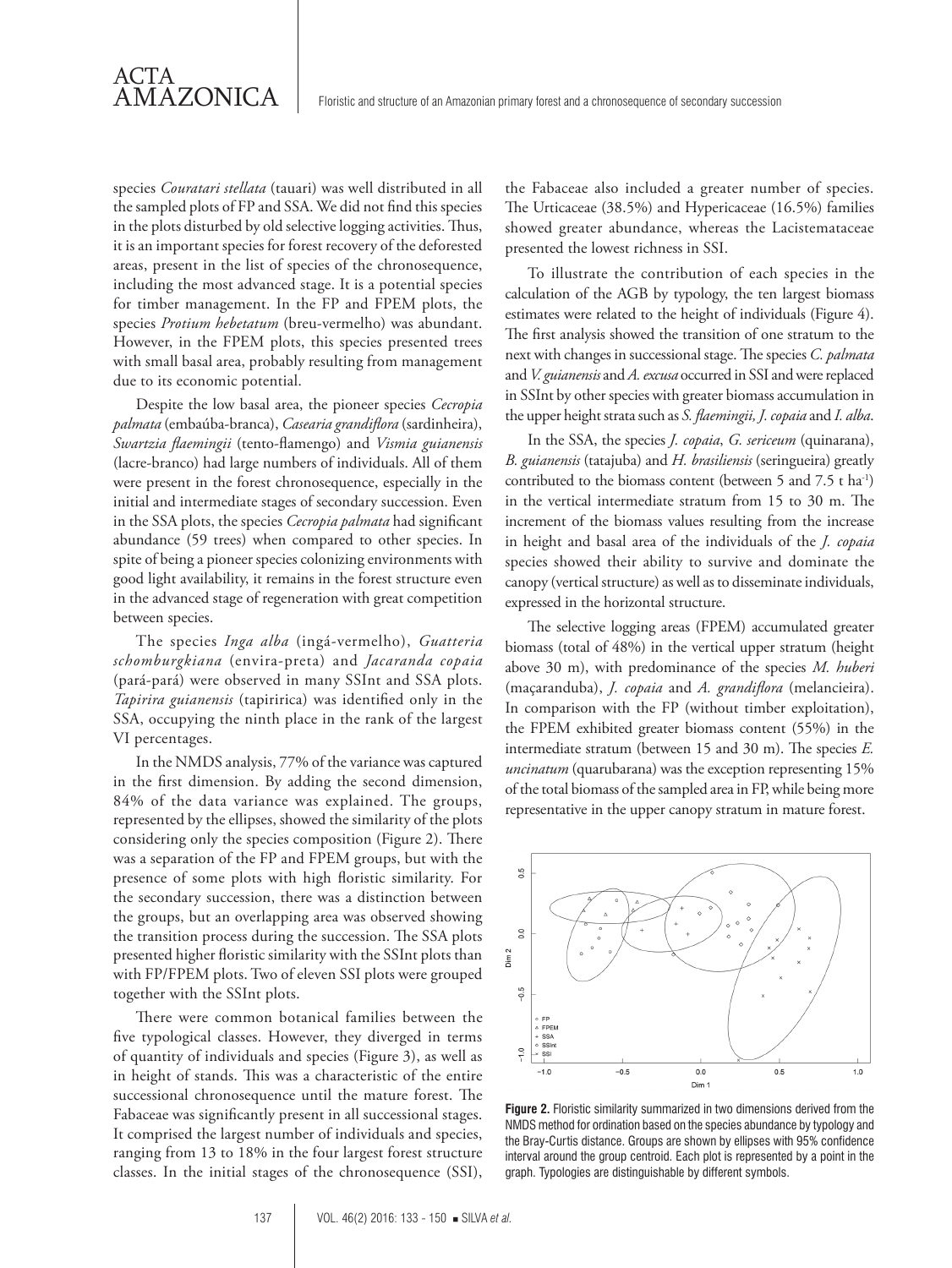# ACTA AMAZONICA

Floristic and structure of an Amazonian primary forest and a chronosequence of secondary succession



**Figure 3.** Graphical representation in logarithmic scale of abundance (N) and richness (S) for the 10 botanic families with the greatest abundance in each class;  $(A)$  – FP,  $(B)$  – FPEM,  $(C)$  – SSA,  $(D)$  – SSInt,  $(E)$  - SSI

We further analyzed the structure of each typology through the diametric distribution of individuals and average height (Figure 5). The classes showed an inverted J distribution pattern in the diametric analysis and the number of trees of their respective intervals, the configuration of which occurs in all strata from the intermediate chronosequence (SSInt). As expected, the exception was the early stages of succession, in which there was a concentration of individuals in lower diametric intervals.

With respect to the recovery of carbon stocks during the successional process, the average biomass for FP, FPEM, SSA, SSInt and SSI was 321.47 ± 40.07 t ha-1, 270.56 ± 28.11 t ha-1,  $109.85 \pm 21.21$  t ha<sup>-1</sup>, 75.06  $\pm$  22.34 t ha<sup>-1</sup> and, 14.97  $\pm$  4.27 t ha-1, respectively. From the AGB estimates, we inferred that the average annual increase of this biophysical attribute was  $3.0$  t ha<sup>-1</sup> yr<sup>-1</sup> in the initial stages of succession and  $5.7$  t ha<sup>-1</sup> yr<sup>-1</sup> in the intermediary stage. The value declined to  $4.0$  t ha<sup>-1</sup> yr<sup>-1</sup> when the process reached the advanced stage.

When the distribution of population was considered in the analysis, the two-sample Kolmogorov-Smirnov test ( $\alpha$  = 0.05) showed pronounced differences between SSInt and SSI for the DBH, Ht and BA attributes (Figure 6). The analysis of the DBH and BA showed statistical differences between SSInt and SSI, and similarity between FP, FPEM and SSA. AGB presented differences between SSA, SSInt and SSI and similarities between FP and FPEM. Ht was an important attribute to differentiate all typologies, which needs to be better considered in further studies of successional stages.

#### **DISCUSSION**

The sampling is sufficient when an increase of 10% in area corresponds to an increase of less than 10% in new species (Schilling and Batista 2008).The slightly stability of the rarefaction curve is observed with a trend to an asymptote, as reported by Carim *et al*. (2007). Thus, in our study, all forest typologies were sufficiently sampled. However, some authors indicate basal area as a much more important attribute than the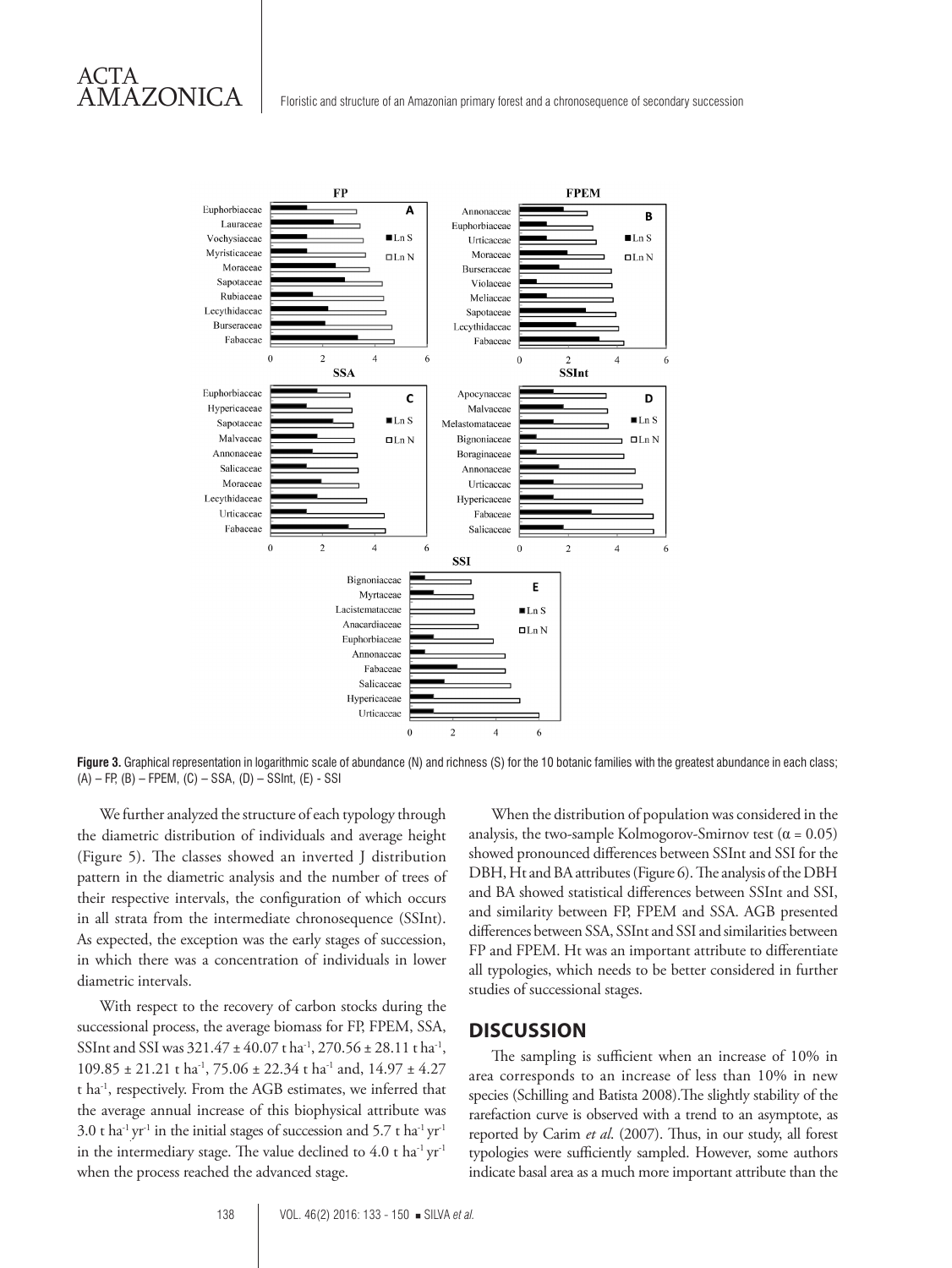

**Figure 4.** Contribution of the ten species with the largest biomass content for the total aboveground biomass (AGB) of each typology, distributed by tree height intervals;  $(A)$  – FP,  $(B)$  – FPEM,  $(C)$  – SSA,  $(D)$  – SSInt,  $(E)$  – SSI; The percentage of total biomass is shown in parentheses

number of new species to define the sampling size, especially if the objective is the assessment of forest structure (Mueller-Dombois and Ellenberg 1974; Magurran 1988).

ACTA

AMAZONICA

In general, our values of H' and J were close to those found in other studies in the region (Espírito-Santo *et al.* 2005; Rodrigues *et al*. 2007; Gonçalves and Santos 2008). These indices are sensitive to sample size, but they have been used by several researchers (Magurran 1988). Our results with the Fisher's alpha index, which does not depend on the sampling size, were generally concordant with the H' and J indices, but highlighted the differences between the typologies.

The NMDS analysis showed that 84% of the species abundance information of all the typologies was captured in two dimensions. The first dimension has a pronounced gradient where the majority of the species abundance information was summarized (77%). On this gradient, the species distribution and its abundance defined the successional group formation, which is represented by the distance or dissimilarity between the plots. In general, the lower values of the first NMDS dimension

represented the primary forest plots, while the higher values were related to the secondary forest plots. Although the NMDS scores have no biophysical meaning, they showed a clear distinction of the successional groups represented by a measure of how similar the groups were based on the species composition of each one. A further analysis could explore environmental variables to explain the distribution of the plots along this first NMDS dimension searching for the physical and chemical parameters that define the presence of certain species, but this analysis is out of the scope of this work.

This analysis revealed the group formation of the typologies, based on species composition, and added information to the diversity analysis. This is important because the successional stages were not separated only by their structural attributes, but also by their floristic aspects. The floristic aspects should be considered in conjunction with the structural attributes, in the governance of the secondary forest management. In this study, we found two SSI plots floristically similar to SSInt plots, and one of it would be susceptible to clearance following the new legislation.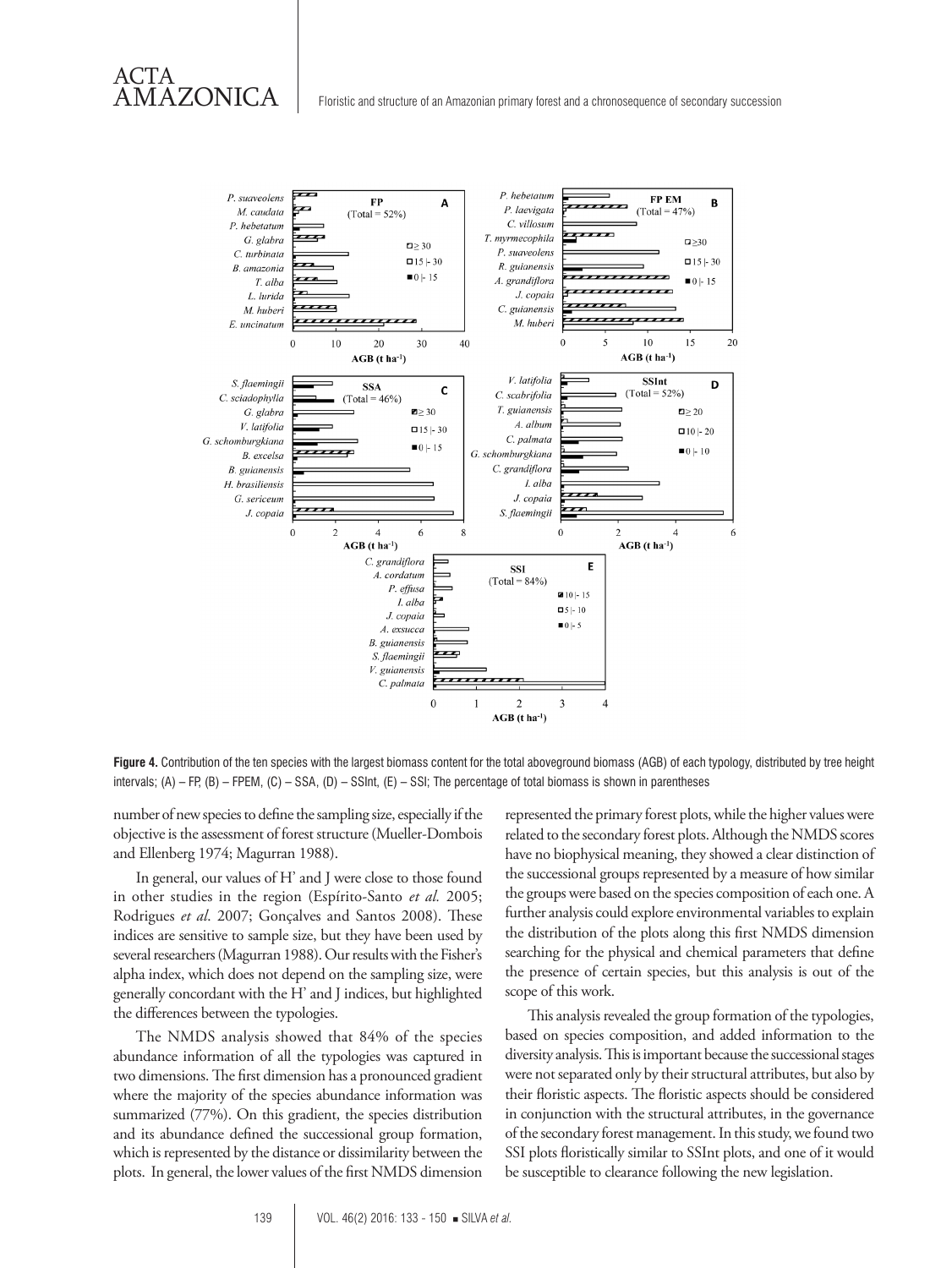ACTA **AMAZONICA** 

Floristic and structure of an Amazonian primary forest and a chronosequence of secondary succession



Figure 5. Tree density (N ha<sup>-1</sup>) and mean total height (Ht), as a function of the intervals of diameter at breast height (DBH) for each forest typology; (A) – FP, (B) – FPEM, (C) – SSA, (D) – SSInt, (E) – SSI. For FP, FPEM and SSA the diameter classes were determined in intervals of 5 cm starting from DBH of 10 cm. For SSInt the first diameter class starts from 5 cm. For SSI the first diameter class starts from 2.5 cm, but the following classes were divided in 5 cm intervals. The Romans numbers in the horizontal axis represent the diameter classes.

Although the SSA diversity is significantly higher than the SSInt, these typologies were floristically similar, according to the NMDS analysis. As a result, it is relevant to highlight the ecological function of the intermediate secondary successions, because the species composition of these areas can compose a more complex environment. Therefore, our studied SSA plots have not recovered yet the floristic aspects observed in mature forests.

One of the assumptions of diversity measures is that all species are equal (Peet 1974). The taxonomic distinction is an alternative to show the distribution of the species in families. Baar *et al.* (2004) described the importance of the Fabaceae in the Amazonian forest, especially in the regeneration process, in which it had the highest species richness, abundance and basal area when compared to other botanic families. In our study, Fabaceae was the family with the largest abundance and distribution of species, having an important role on the succession process. In general, our results showed a large numbers of individuals and a reduced number of species between the families present in the SSInt and SSI classes.

The occurrence of specific dominant genera in the initial regenerative stage was important in the analysis. For instance, the presence of *Cecropia* and *Vismia* can explain the successional age, the ability of species recruitment, the differences in structure of the stands and the biomass allocation (Mesquita *et al.* 2001). According to these authors, the *Vismia* species had slower growth in the height/diameter ratio, thicker crowns and higher light interception than the *Cecropia* species. While *Vismia* formed the closed-canopy uniform layer, *Cecropia* species grew quickly and created a stratified canopy that allowed survival and growth of other tree species beneath its canopy, influencing second-growth forest structure.

The average values of the biophysical variables found in our investigation followed the expected pattern for the successional chronosequence. In a study by Salomão (1994) of secondary forests in the micro-region of Bragantina (state of Pará) for 5, 10 and 20 years, AGB increment values of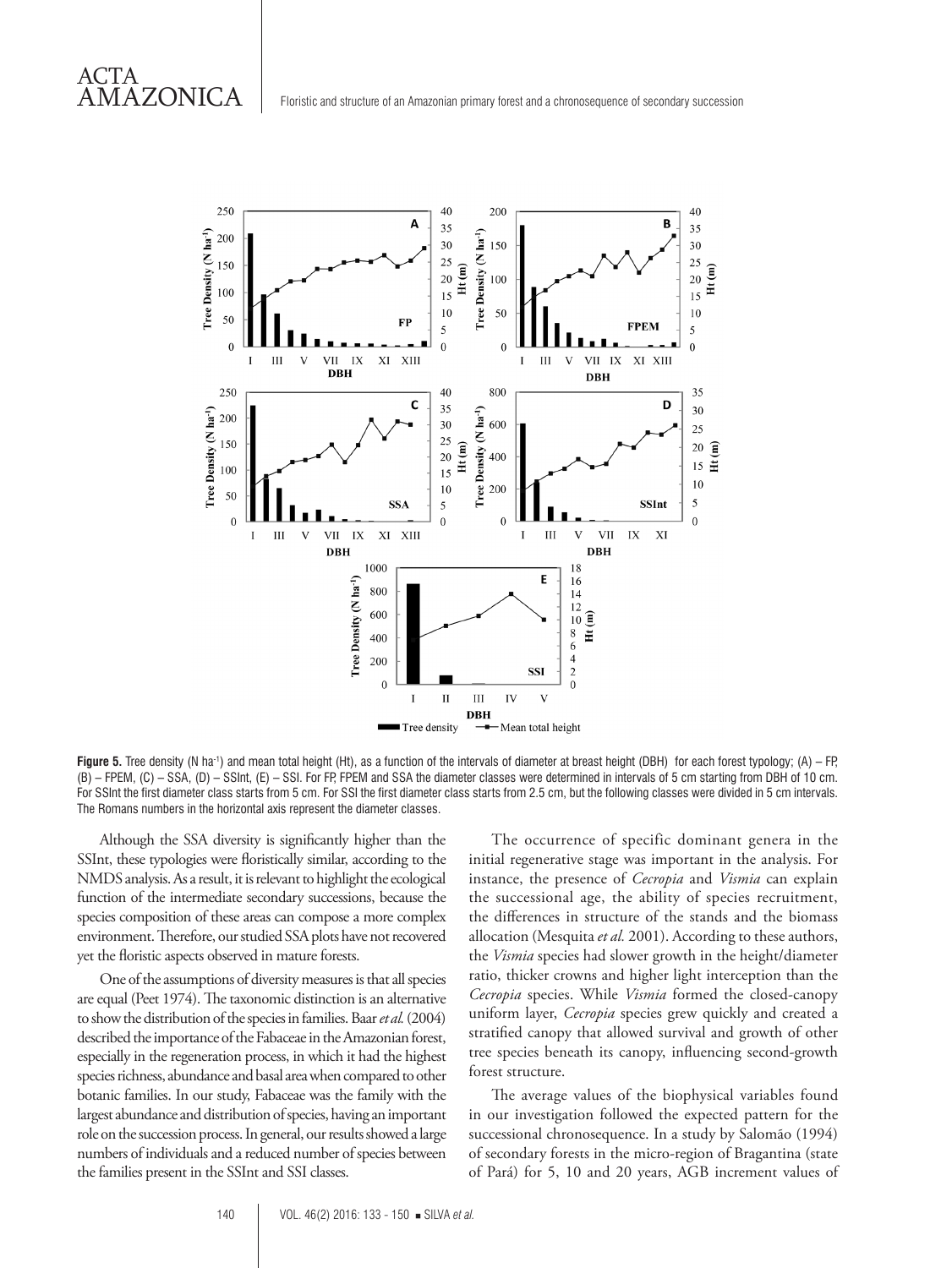

**Figure 6.** Box-plot of the non-parametric analysis of variables distribution: A - DBH, B - Ht, C - BA and D - AGB in each typology. For each variable, upper letters indicate a different data distribution for the corresponding typologies, according to the two-sample Kolmogorov-Smirnov test ( $\alpha = 0.05$ )

2.6 t ha<sup>-1</sup> yr<sup>-1</sup>, 4.4 t ha<sup>-1</sup> yr<sup>-1</sup> and 4.0 t ha<sup>-1</sup> yr<sup>-1</sup> were obtained, respectively. In addition to AGB, our results showed that the Ht was also an important biophysical attribute to differentiate the mature forest and successional stages. According to Moran and Brondı́zio (1998), who analyzed forest regeneration in four sites in the Brazilian state of Pará, the height of the stand was an important discriminator between the initial (5 yr), intermediate (10 yr) and advanced (over 15 yr) stages of secondary succession.

Height is a structural biophysical parameter estimated with high accuracy by remote sensing instruments like active microwave sensors (Treuhaft and Siqueira 2000) and LIDAR (Lefsky *et al.* 2005). The use of remote sensing for the acquisition of the height parameter over secondary forests is potentially important in the context of the new legislation system that regulates the clearance and conservation practices on secondary forests in the Pará state.

The ability of each species to occupy different dimensions in mature forests and secondary successions is important to explain the differences found in the abundance, richness and diversity of the individuals. This is also expressed in the functional characteristics of the horizontal and vertical structure of the forest typology, through variations in basal area and biomass content. It is important to mention that forest structure and its dynamics are strongly conditioned by spatial location, a key factor for the regulatory mechanisms of the Amazon floristic composition. Although a sufficient

number of forest inventories have been carried out in the Amazon to allow direct comparison of their results, the areas surveyed were generally susceptible to the influences of local hydrological, chemical and physical properties of the soil and land-use history. Thus, great caution is required when considering the broader implications of such comparisons among the areas. However, the results reported in this article are derived from surveys and analyses of the primary and secondary forest floristic and structure in the Tapajós region. They are comparable to those obtained by other authors and expand the knowledge of the Amazon forest with new local information.

#### **CONCLUSIONS**

In this study, we described the different stages of secondary succession through the analysis of their floristic-structural parameters. We showed that is possible to differentiate between the secondary successions stages, including advanced secondary regrowth from primary forests and forest with selective logging. Further studies are necessary to find out how long it takes for the secondary forests to recover the original species composition and diversity. Structurally, the three secondary succession stages can be clearly differentiated. As the total height was the only parameter by which was possible to differentiate all the typologies, the use of remote sensing instruments to estimate height, in the Amazonian forest landscapes, can support the government policies for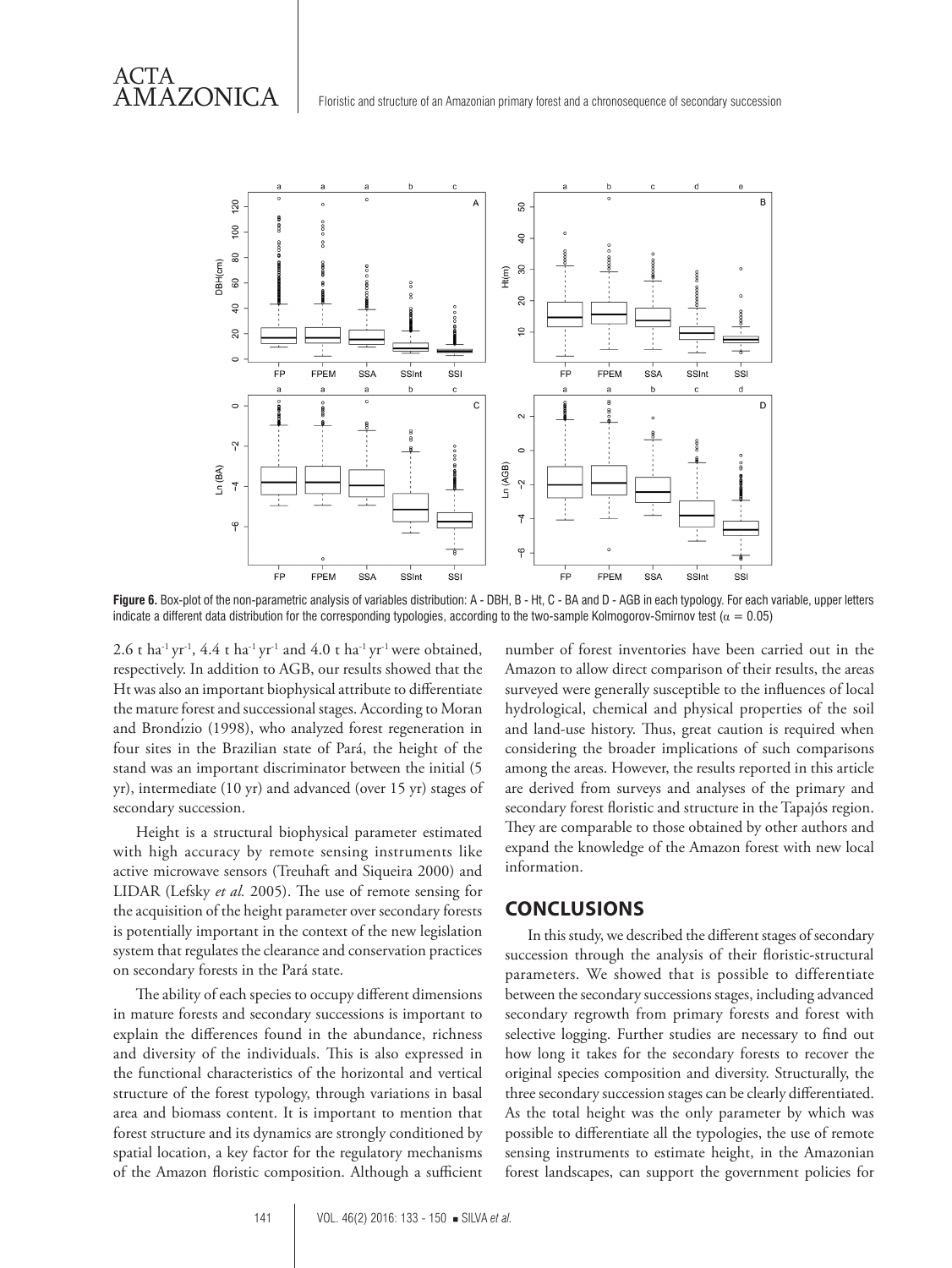the management of natural secondary regrowth areas aiming at the reduction of the deforestation over the primary forest.

# **ACKNOWLEDGEMENTS**

The authors are very grateful to the *Coordenação de Aperfeiçoamento de Pessoal de Nível Superior* (CAPES), *Conselho Nacional de Desenvolvimento Científico e Tecnológico* (CNPq - Brazil) and *Instituto Chico Mendes de Conservação da Biodiversidade* (ICMBio/MMA - Sisbio Process 35010-1). Thanks are also due to Luiz Carlos Batista Lobato (*CBO/Museu Paraense Emílio Goeldi* – MPEG) for fieldwork assistance in botanical identification, and to Carlos Cordeiro and Gabriel Moulatlet (INPE) for assistance in statistical analysis. The logistic support provided by the Santarém Office of the Large Scale Biosphere-Atmosphere Experiment in Amazonia (LBA) was highly appreciated. Finally, the authors thank the anonymous reviewers for the nice suggestions.

### **REFERENCES**

- Aragão, L.E.O.C.; Malhi, Y.; Barbier, N.; Lima, A.; Shimabukuro, Y.; Anderson, L.; Saatchi, S. 2008. Interactions between rainfall, deforestation and fires during recent years in the Brazilian Amazonia. *Philosophical Transactions of the Royal Society of London. Series B, Biological Sciences*, *363*: 1779–1785.
- Araújo, M.M.; Tucker, J.M.; Vasconcelos, S.S.; Zarin, D.J.; Oliveira, W.; Sampaio, P.D.; Rangel-Vasconcelos, L.D.; Oliveira, F.A.; Coelho, R.F.R.; Aragão, D.V.; *et al.*. 2005. Padrão e processo sucessionais em florestas secundárias de diferentes idades na Amazônia Oriental. *Ciência Florestal, 15*: 343–357.
- Asner, G.P.; Knapp, D.E.; Broadbent, E.N.; Oliveira, P.J.C.; Keller, M.; Silva, J.N. 2005. Selective logging in the Brazilian Amazon. *Science*, *310*: 480–482.
- Baar, R.; Cordeiro, M. dos R.; Denich, M.; Folster, H. 2004. Floristic inventory of secondary vegetation in agricultural systems of East-Amazonia. *Biodiversity and Conservation*, 13: 501–528.
- Carim, S.; Schwartz, G.; Silva, M.F.F. 2007. Riqueza de espécies, estrutura e composição florística de uma floresta secundária de 40 anos no leste da Amazônia. *Acta Botanica Brasilica*, *21*: 293–308.
- Chave, J.; Andalo, C.; Brown, S.; Cairns, M.A.; Chambers, J.Q.; Eamus, D.; *et al*. 2005. Tree allometry and improved estimation of carbon stocks and balance in tropical forests. *Oecologia*, *145*: 87–99.
- Chazdon, R. 2012. Regeneração de florestas tropicais Tropical forest regeneration. *Boletim Museu Paraense Emílio Goeldi de Ciencias Naturais*, *7*: 195–218.
- Chazdon, R.L.; Letcher, S.G.; Van Breugel, M.; Martínez-Ramos, M.; Bongers, F.; Finegan, B. 2007. Rates of change in tree communities of secondary Neotropical forests following major disturbances. *Philosophical Transactions of the Royal Society of London. Series B, Biological Sciences*, *362*: 273–89.
- Colwell, R.K.; Mao, C.X.; Chang, J. 2004. Interpolando, extrapolando y comparando las curvas de acumalación de especies basada en su incidencia. *Ecology*, *85*: 2717–2727.
- Costa Filho, P.; H. Costa; O. Aguiar, 1980. Exploraçao mecanizada da floresta tropical úmida sem babaçu, Embrapa-CPATU, Circular Técnica 9, Belém - PA.
- Espírito-Santo, F.D.B.; Shimabukuro, Y.E.; Kuplich, T.M. 2005. Mapping forest successional stages following deforestation in Brazilian Amazonia using multi‐temporal Landsat images. *International Journal of Remote Sensing*, *26*: 635–642.
- Fearnside, P.M. 1997. Wood density for estimating forest biomass in Brazilian Amazonia. *Forest Ecology and Management,* 90: 59–87.
- Galvão, L.S.; Ponzoni, F.J.; Liesenberg, V.; Santos, J.R.. 2009. Possibilities of discriminating tropical secondary succession in Amazônia using hyperspectral and multiangular CHRIS/ PROBA data. *International Journal of Applied Earth Observation and Geoinformation*, *11*: 8–14.
- Gauch, H.G., Jr. 1982. *Multivariate Analysis in Community Structure*. Cambridge University Press, Cambridge, 1982, 312p.
- Gonçalves, F.G.; Santos, J.R. 2008. Composição florística e estrutura de uma unidade de manejo florestal sustentável na Floresta Nacional do Tapajós, Pará. *Acta Amazonica*, *38*: 229–244.
- Lefsky, M.A.; Harding, D.J.; Keller, M.; Cohen, W.B.; Carabajal, C.C.; Espirito-Santo, F.D.B.; Hunter, M.O.; Oliveira Jr., R. 2005. Estimates of forest canopy height and aboveground biomass using ICESat. *Geophysical Research Letters*, 32: 1–4.
- Lu, D. 2005. Integration of vegetation inventory data and Landsat TM image for vegetation classification in the western Brazilian Amazon. *Forest Ecology and Management*, *213*: 369–383.
- Lu, D.; Mausel, P.; Brondı́zio, E.; Moran, E. 2003. Classification of successional forest stages in the Brazilian Amazon basin. *Forest Ecology and Management,* 181: 301–312 .
- Lucas, R.M.; Honzák, M.; Amaral, I.; Curran, P.J.; Foody, G.M. 2002. Forest regeneration on abandoned clearances in central Amazonia. *International Journal of Remote Sensing*, *23*: 965–988.
- Magurran, A. 1988. Ecological diversity and its measurement. Princeton, NJ, USA: Princeton University Press, 179p.
- Martins, F.S.R.V.; Xaud, H.A.M.; Santos, J.R.; Galvão, L. S. 2012. Effects of fire on above-ground forest biomass in the northern Brazilian Amazon. *Journal of Tropical Ecology*, *28*: 591–601.
- Mesquita, R.C.G.; Ickes, K.; Ganade, G.; Williamson, G.B. 2001. Alternative successional pathways in the Amazon Basin. *Journal of Ecology*, *89*: 528–537.
- Moran, E.F.; Brondı́zio, E. 1998. Land-Use Change After Deforestation in Amazonia. In D. Liverman, E. F. Moran, R. R. Rindfuss, P. C. Stern (Eds.), *People and Pixels: Linking Remote Sensing and Social Science*. Washington DC: National Academy Press, p. 94–120.
- Mueller-Dombois, D.; Ellenberg, G.H. 1974. *Aims and methods of vegetation ecology*. Chichester, England: John Wiley and Sons, Inc, 547p.
- Nelson, B.W.; Mesquita, R.; Pereira, J.L.G.; Souza, S.G.A.; Batista, G.T.; Couto, L.B. 1999. Allometric regressions for improved estimate of secondary forest biomass in the central Amazon. *Forest Ecology and Management*, *117*: 149–167.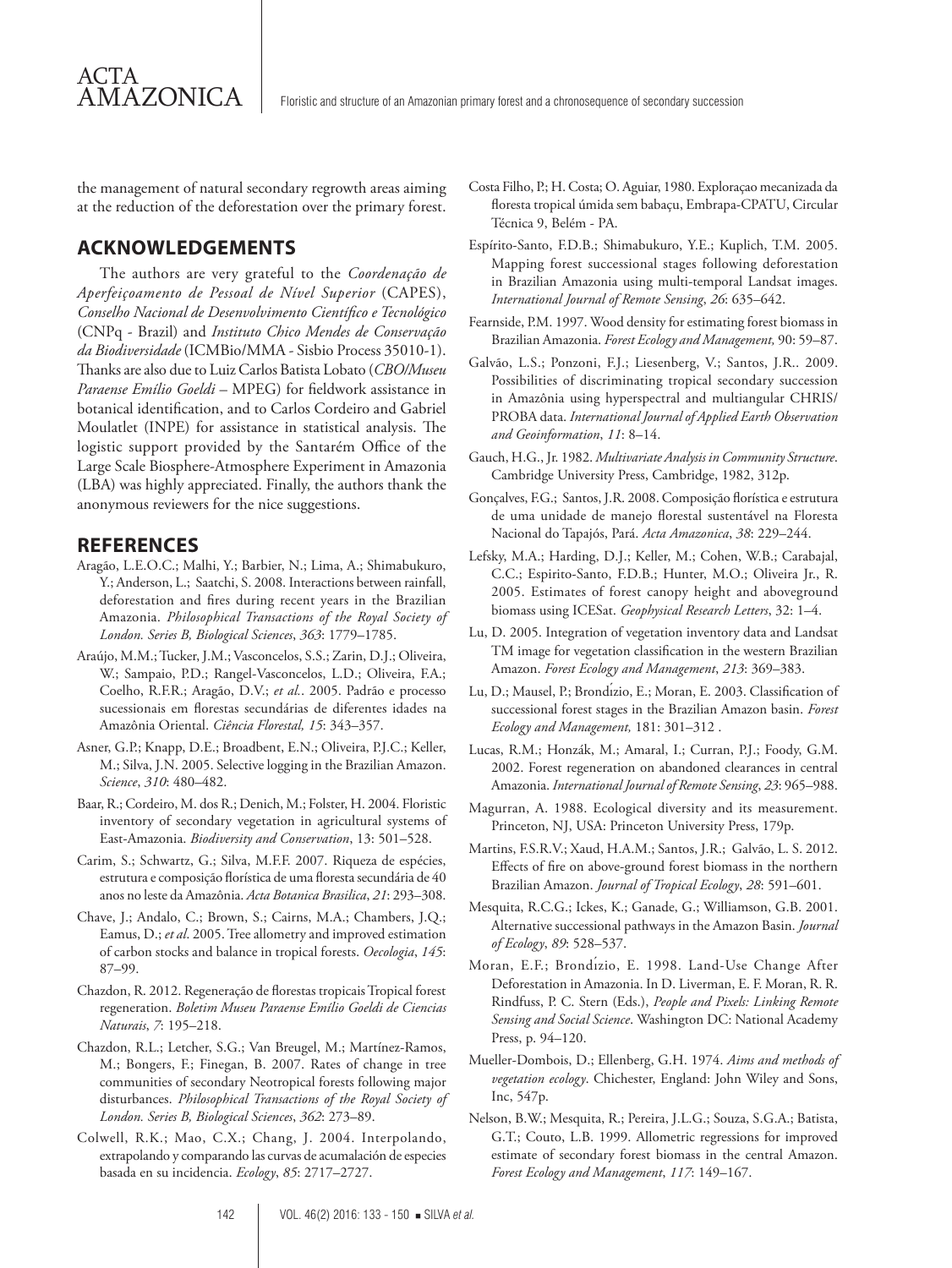Odum, E.P. 1983. *Ecologia*. Editora Guanabara, Rio de Janeiro, 1983, 434p.

ACTA

AMAZONICA

- Peet, R.K. 1974. The measurement of species diversity. *Annual Review of Ecology and Systematic,* 5: 285-307.
- Rodrigues, M.A.C.M.; Miranda, I.S.; Kato, M.S.A. 2007. Estrutura de florestas secundárias após dois diferentes sistemas agrícolas no nordeste do estado. *Acta Amazonica*, *37*: 591–598.
- Saatchi, S.; Marlier, M.; Chazdon, R.L.; Clark, D.B.; Russell, A.E. 2011. Impact of spatial variability of tropical forest structure on radar estimation of aboveground biomass. *Remote Sensing of Environment*, *115*: 2836–2849.
- Saldarriaga, J.G.; Darrel, C.W.; Tharp, M.L.; Uhl, C. 1988. Long-Term Chronosequence of Forest Succession in the Upper Rio Negro of Colombia and Venezuela. *Journal of Ecology*, *76*: 938–958.
- Salomão, R.P. 1994. *Estimativas de biomassa e avaliação do estoque de carbono da vegetação de florestas primárias e secundárias de diversas idades (capoeiras) na Amazônia Oriental, município de Peixe-boi, Pará*. Dissertação de Mestrado, Universidade Federal do Pará/ Museu Paraense Emilio Goeldi, Belém. 53p.
- Salomão, R.D.P.; Vieira, I.C.G.; Júnior, S.B.; Amaral, D.D.; Santana, A.C. 2012. Sistema Capoeira Classe : uma proposta de sistema de classificação de estágios sucessionais de florestas secundárias para o estado do Pará. *Boletim Museu Paraense Emílio Goeldi de Ciencias Naturais*, *7*: 297–317.
- Santos, J.R.; Freitas, C.C.F.; Araujo, L.S.; Dutra, L.V; Mura, J.C.; Gama, F.F.; Soler, L.S.; Sant'Anna, S.J.S. 2003. Airborne P-band SAR applied to the aboveground biomass studies in the Brazilian tropical rainforest. *Remote Sensing of Environment*, *87*: 482–493.
- Santos, J.R.; Narvaes, I.S.; Graça, P.M.L.A.; Gonçalves, F.G. 2009. Polarimetric responses and scattering mechanisms of tropical forests in the Brazilian Amazon. In G. Jedlovec (Ed.), *Advances on geoscience and remote sensing*, Vukovar, Croatia: NASA/MSFC-USA, p. 183–206.
- Schilling, A.C.; Batista, J.L.F. 2008. Curva de acumulação de espécies e suficiência amostral em florestas tropicais. *Revista Brasileira de Botânica*, *31*: 179–187.
- Treuhaft, R.N.; Siqueira, P.R. 2000. Vertical structure of vegetated land surfaces from interferometric and polarimetric radar. *Radio Science*, 35: 141–177.
- Uhl, C.; Buschbacher, R.; Serrao, E.A.S. 1988. Abandoned Pastures in Eastern Amazonia. I . Patterns of Plant Succession. *Journal of Ecology*, *76*: 663–681.
- Vieira, I.C.G.; Gardner, T.A.; Ferreira, J.; Lees, A.C.; Barlow, J. 2014. Challenges of governing second-growth forests: A case study from the Amazonian state of Pará. *Forests*, 5: 1737-1752.
- Xaud, H.A.M.; Martins, F.S.R.; Santos, J.R. 2013. Tropical forest degradation by mega-fires in the northern Brazilian Amazon. *Forest Ecology and Management*, 294: 97–106.

Recebido em 28/09/2015 Aceito em 16/11/2015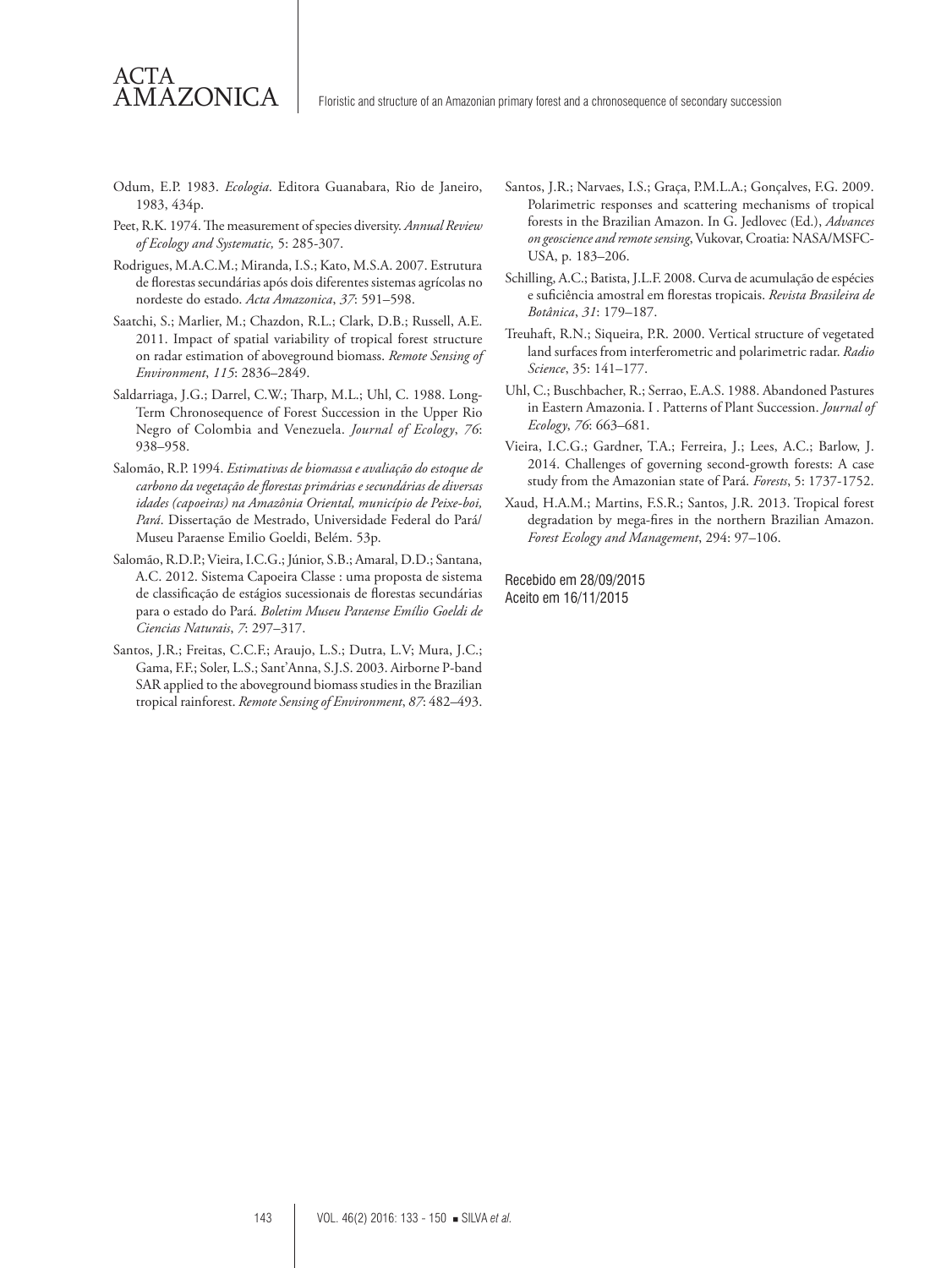# **SUPPLEMENTARY MATERIAL**

Species with the highest Value of Importance (VI) ranked by forest typology and associated phytosociological parameters. Abbreviations: N = number of individuals; U = number of plots on which there was occurrence;  $AB =$  basal area;  $DR =$  relative density; FR = relative frequency; DoA = absolute dominance; DoR = relative dominance.

|    | <b>Class Species</b>        | N  | U              | AB                              | DR | FR                  | DoA |            | DoR VI (%) |    | <b>Class Species</b>          | N              | U              | AB | DR               | FR                    | DoA                        |             | DoR $VI(%)$ |
|----|-----------------------------|----|----------------|---------------------------------|----|---------------------|-----|------------|------------|----|-------------------------------|----------------|----------------|----|------------------|-----------------------|----------------------------|-------------|-------------|
|    | Erisma uncinatum            | 26 | 6              | 6.91 3.03 1.40 3.95             |    |                     |     | 12.82 5.75 |            |    | Micropholis venulosa          | 2              | 2              |    |                  | 0.63 0.23 0.47 0.36   |                            | 1.18        | 0.62        |
|    | Protium hebetatum           | 56 | $\overline{7}$ | 2.03 6.53 1.63 1.16             |    |                     |     | 3.76       | 3.98       |    | <b>Brosimum parinarioides</b> | 5              | 5              |    |                  | 0.06 0.58 1.16 0.03   |                            | 0.11        | 0.62        |
|    | Lecythis Iurida             | 26 | 6              | 2.91 3.03 1.40 1.66             |    |                     |     | 5.41       | 3.28       |    | Endopleura uchi               | 5              | 4              |    |                  | 0.17 0.58 0.93 0.10   |                            | 0.32        | 0.61        |
|    | Tachigali alba              | 22 | $\overline{7}$ | 2.52 2.57 1.63 1.44             |    |                     |     | 4.69       | 2.96       |    | Anacardium spruceanum         | 2              | $\overline{2}$ |    |                  | 0.58 0.23 0.47 0.33   |                            | 1.08        | 0.59        |
|    | Coussarea grandifolia       | 55 | 4              | 0.78 6.42 0.93 0.45             |    |                     |     | 1.45       | 2.93       |    | Maquira sclerophylla          | 3              | 3              |    |                  | 0.39 0.35 0.70 0.23   |                            | 0.73        | 0.59        |
|    | Manilkara huberi            | 11 | 6              | 2.79 1.28 1.40 1.59             |    |                     |     | 5.17       | 2.62       |    | Sterculia pruriens            | 5              | 3              |    |                  | 0.26 0.58 0.70 0.15   |                            | 0.48        | 0.59        |
|    | Couratari stellata          | 26 | 7              | 1.02 3.03 1.63 0.58             |    |                     |     | 1.89       | 2.18       |    | Duguetia echinophora          | 7              | 3              |    |                  | 0.13 0.82 0.70 0.07   |                            | 0.24        | 0.59        |
|    | Chimarrhis turbinata        | 8  | 5              | 2.13 0.93 1.16 1.22             |    |                     |     | 3.96       | 2.02       |    | Protium robustum              | 6              | 4              |    |                  | 0.06 0.70 0.93 0.04   |                            | 0.12        | 0.58        |
|    | Goupia glabra               | 5  | 5              | 2.00 0.58 1.16 1.14             |    |                     |     | 3.72       | 1.82       |    | Apeiba echinata               | 5              | 2              |    |                  | 0.37 0.58 0.47 0.21   |                            | 0.68        | 0.58        |
|    | Iryanthera paraensis        | 21 | 6              | 0.76 2.45 1.40 0.43             |    |                     |     | 1.41       | 1.75       |    | Inga graciliflora             | 4              | 4              |    |                  | 0.18 0.47 0.93 0.10   |                            | 0.33        | 0.57        |
|    | Mabea caudata               | 19 | 3              | 0.90 2.22 0.70 0.51             |    |                     |     | 1.66       | 1.53       |    | Calyptranthes bipennis        | 5              | 4              |    |                  | 0.11 0.58 0.93 0.06   |                            | 0.21        | 0.57        |
|    | Buchenavia amazonia         | 3  | 2              | 1.93 0.35 0.47 1.10             |    |                     |     | 3.57       | 1.46       |    | Aniba parviflora              | 6              | 3              |    |                  | 0.18 0.70 0.70 0.10   |                            | 0.32        | 0.57        |
|    | Protium paniculatum         | 17 | 7              | 0.42 1.98 1.63 0.24             |    |                     |     | 0.77       | 1.46       |    | Abarema piresii               | 4              | 3              |    |                  | 0.26 0.47 0.70 0.15   |                            | 0.48        | 0.55        |
|    | Ecclinusa ramiflora         | 13 | 5              | 0.53 1.52 1.16 0.30             |    |                     |     | 0.98       | 1.22       |    | Pouteria gongrijpii           | 3              | 3              |    |                  | 0.31 0.35 0.70 0.18   |                            | 0.58        | 0.54        |
|    | Mouriri collocarpa          | 8  | 5              | 0.78 0.93 1.16 0.44             |    |                     |     | 1.44       | 1.18       |    | Virola calophylla             | 5              | 3              |    |                  | 0.15 0.58 0.70 0.08   |                            | 0.27        | 0.52        |
|    | Tetragastris panamensis     | 13 | 4              | 0.53 1.52 0.93 0.31             |    |                     |     | 0.99       | 1.15       |    | Licaria aritu                 | 4              | 3              |    |                  | 0.20 0.47 0.70 0.12   |                            | 0.38        | 0.51        |
|    | Virola michelii             | 11 | 5              | 0.53 1.28 1.16 0.30             |    |                     |     | 0.98       | 1.14       |    | Inga marginata                | 5              | 3              |    |                  | 0.13 0.58 0.70 0.07   |                            | 0.23        | 0.50        |
|    | Abarema mataybifolia        | 10 | 5              | 0.54 1.17 1.16 0.31             |    |                     |     | 1.00       | 1.11       |    | Eschweilera amazonica         | $\overline{7}$ | $\overline{2}$ |    |                  | 0.12 0.82 0.47 0.07   |                            | 0.22        | 0.50        |
|    | Eschweilera grandifolia     | 10 | 5              | 0.39 1.17 1.16 0.22             |    |                     |     | 0.72       | 1.02       |    | Amaioua guianensis            | 7              | 2              |    |                  | 0.10 0.82 0.47 0.06   |                            | 0.19        | 0.49        |
|    | Helicostylis pedunculata    | 11 | 5              | 0.27 1.28 1.16 0.15             |    |                     |     | 0.50       | 0.98       |    | Pouteria anibifolia           | 4              | 3              |    |                  | 0.15 0.47 0.70 0.08   |                            | 0.27        | 0.48        |
|    | Inga thibaudiana            | 12 | 5              | 0.19 1.40 1.16 0.11             |    |                     |     | 0.36       | 0.97       |    | Licania heteromorpha          | 5              | 3              |    | $0.07$ 0.58 0.70 |                       | 0.04                       | 0.13        | 0.47        |
|    | Ocotea glomerata            | 8  | 5              | 0.39 0.93 1.16 0.22             |    |                     |     | 0.72       | 0.94       |    | Micropholis acutangula        | 3              | 3              |    |                  | 0.20 0.35 0.70 0.11   |                            | 0.36        | 0.47        |
|    | Duguetia stelechantha       | 8  | 5              | 0.32 0.93 1.16 0.18             |    |                     |     | 0.59       | 0.90       |    | Pouteria cladantha            | 4              | 3              |    | $0.10$ 0.47 0.70 |                       | 0.06                       | 0.19        | 0.45        |
| FP | <b>Brosimum guianensis</b>  | 8  | 5              | 0.28 0.93 1.16 0.16             |    |                     |     | 0.52       | 0.87       | FP | Lecythis pisonis              | 1              | 1              |    |                  | 0.53 0.12 0.23 0.30   |                            | 0.98        | 0.44        |
|    | Tachigali paniculata        | 8  | 4              | 0.38 0.93 0.93 0.22             |    |                     |     | 0.71       | 0.86       |    | Swartzia arborescens          | 4              | 3              |    |                  | 0.08 0.47 0.70 0.05   |                            | 0.15        | 0.44        |
|    | Pouteria jariensis          | 8  | 5              | 0.23 0.93 1.16 0.13             |    |                     |     | 0.43       | 0.84       |    | Laetia procera                | $\overline{c}$ | $\overline{2}$ |    |                  | 0.32 0.23 0.47 0.18   |                            | 0.60        | 0.43        |
|    | Cordia scabrifolia          | 8  | 4              | 0.31 0.93 0.93 0.18             |    |                     |     | 0.58       | 0.81       |    | Inga rubiginosa               | 4              | 3              |    | 0.06 0.47 0.70   |                       | 0.04                       | 0.11        | 0.43        |
|    | Tachigali myrmecophila      | 6  | $\overline{2}$ | 0.66 0.70 0.47 0.38             |    |                     |     | 1.22       | 0.79       |    | Ambelania acida               | 4              | 3              |    |                  | $0.05$ 0.47 0.70 0.03 |                            | 0.10        | 0.42        |
|    | Pouteria macrophilla        | 9  | 4              | 0.19 1.05 0.93 0.11             |    |                     |     | 0.36       | 0.78       |    | Miconia pyrifolia             | 4              | 3              |    | $0.04$ 0.47 0.70 |                       | 0.02                       | 0.08        | 0.41        |
|    | Protium spruceanum          | 7  | 5              | 0.15 0.82 1.16 0.09             |    |                     |     | 0.28       | 0.75       |    | Poecilanthe effusa            | 4              | 3              |    |                  | $0.04$ 0.47 0.70 0.02 |                            | 0.08        | 0.41        |
|    | Trichilia micrantha         | 10 | 3              |                                 |    | 0.19 1.17 0.70 0.11 |     | 0.36       | 0.74       |    | Thyrsodium paraense           | 3              | 3              |    | $0.09$ 0.35 0.70 |                       | 0.05                       | 0.16        | 0.40        |
|    | Pseudopiptadenia suaveolens | 3  | $\overline{2}$ | 0.75 0.35 0.47 0.43             |    |                     |     | 1.40       | 0.74       |    | Roucheria punctata            | 5              | $\overline{2}$ |    |                  | 0.07 0.58 0.47 0.04   |                            | 0.13        | 0.39        |
|    | Eschweilera coriacea        | 7  | 1              |                                 |    | 0.62 0.82 0.23 0.36 |     | 1.16       | 0.74       |    | Eugenia cupulata              | 5              | 2              |    |                  | 0.07 0.58 0.47 0.04   |                            | 0.13        | 0.39        |
|    | Astronium gracile           | 4  | 3              | 0.55 0.47 0.70 0.31             |    |                     |     | 1.02       | 0.73       |    | Licania egleri                | 3              | 3              |    |                  | 0.06 0.35 0.70 0.04   |                            | 0.11        | 0.39        |
|    | Neea oppositifolia          | 7  | 4              | 0.20 0.82 0.93 0.12             |    |                     |     | 0.37       | 0.71       |    | Sacoglottis guianensis        | 3              | 3              |    |                  | 0.05 0.35 0.70 0.03   |                            | 0.09        | 0.38        |
|    | Guarea guidonia             | 8  | 3              | 0.26 0.93 0.70 0.15             |    |                     |     | 0.48       | 0.70       |    | Pouteria guianensis           | 3              | $\overline{2}$ |    |                  | 0.16 0.35 0.47 0.09   |                            | 0.30        | 0.37        |
|    | Minquartia guianensis       | 6  | 4              | 0.25 0.70 0.93 0.15             |    |                     |     | 0.47       | 0.70       |    | Ocotea canaliculata           | 3              | 2              |    |                  | 0.16 0.35 0.47 0.09   |                            | 0.29        | 0.37        |
|    | Eriotheca globosa           | 5  |                | 4 0.31 0.58 0.93 0.18 0.58 0.70 |    |                     |     |            |            |    | Stryphnodendron guianensis    | 3              |                |    |                  | 2 0.15 0.35 0.47 0.09 |                            | 0.28        | 0.36        |
|    | Qualea paraensis            | 4  |                | 2 0.61 0.47 0.47 0.35           |    |                     |     | 1.14       | 0.69       |    | Protium apiculatum            | 2              | 2              |    |                  | 0.19 0.23 0.47 0.11   |                            | 0.35        | 0.35        |
|    | Vochysia guianensis         | 3  |                | 3 0.54 0.35 0.70 0.31           |    |                     |     | 1.01       | 0.68       |    | Alibertia edulis              | 4              |                |    |                  |                       | 2 0.06 0.47 0.47 0.04 0.12 |             | 0.35        |
|    | Matayba guianensis          | 8  |                | 4 0.10 0.93 0.93 0.06           |    |                     |     | 0.19       | 0.68       |    | Rinorea racemosa              | 4              | 2              |    |                  | 0.04 0.47 0.47 0.03   |                            | 0.08        | 0.34        |
|    | Guatteria schomburgkiana    | 7  |                | 4 0.15 0.82 0.93 0.08           |    |                     |     | 0.27       | 0.67       |    | Siparuna decipiens            | $\mathbf{2}$   |                |    |                  | 2 0.17 0.23 0.47 0.10 |                            | 0.31        | 0.34        |
|    | Aparisthmium cordatum       | 6  |                | 5 0.08 0.70 1.16 0.05           |    |                     |     | 0.15       | 0.67       |    | Eugenia brachypoda            | 3              | 2              |    |                  | 0.10 0.35 0.47 0.06   |                            | 0.19        | 0.33        |
|    | Castilla ulei               | 6  |                | 4 0.15 0.70 0.93 0.09           |    |                     |     | 0.28       | 0.64       |    | Maytenus myrsinoides          | 1.             | $\mathbf{1}$   |    |                  | 0.34 0.12 0.23 0.20   |                            | 0.64        | 0.33        |
|    | Myrciaria floribunda        | 8  |                | 3 0.14 0.93 0.70 0.08           |    |                     |     | 0.27       | 0.63       |    | Zygia racemosa                | 3              | 2              |    |                  | 0.09 0.35 0.47 0.05   |                            | 0.17        | 0.33        |
|    | Bertholletia excelsa        | 1. |                | 1 0.83 0.12 0.23 0.47 1.54      |    |                     |     |            | 0.63       |    | Vochysia maxima               | $\overline{2}$ |                |    |                  | 1 0.28 0.23 0.23 0.16 |                            | $0.52$ 0.33 |             |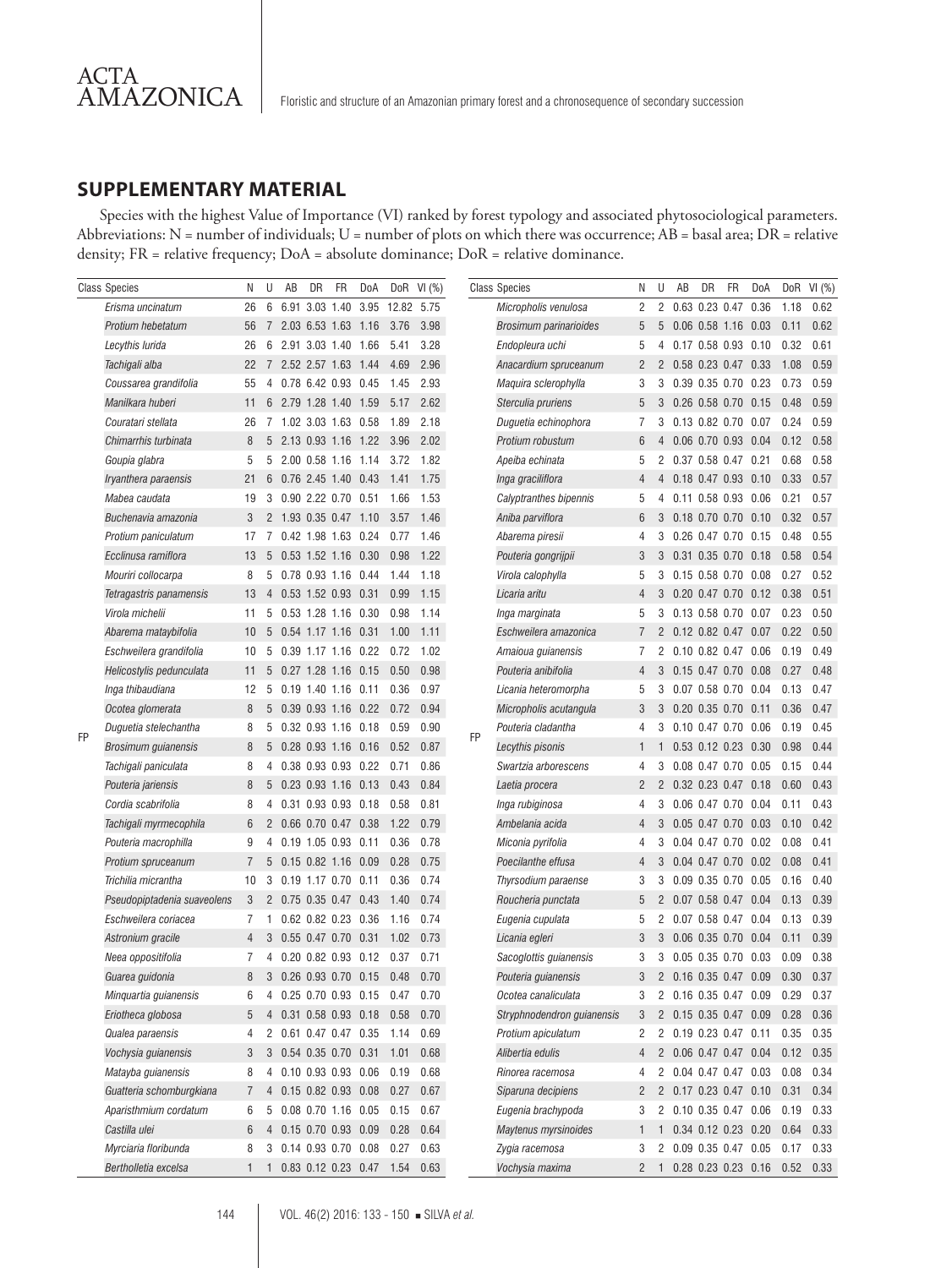

|    | <b>Class Species</b>       | N              | U              | AB | DR                          | FR | DoA                             |      | DoR $VI(%)$   |             | <b>Class Species</b>        | N            | U  | AB | DR                   | FR                    | DoA                             |      | DoR VI (%)                         |
|----|----------------------------|----------------|----------------|----|-----------------------------|----|---------------------------------|------|---------------|-------------|-----------------------------|--------------|----|----|----------------------|-----------------------|---------------------------------|------|------------------------------------|
|    | Micropholis cuneata        | 2              |                |    | 2 0.15 0.23 0.47            |    | 0.09                            | 0.28 | 0.33          |             | Aniba guianensis            | $\mathbf{1}$ | 1  |    | $0.04$ 0.12 0.23     |                       | 0.03                            | 0.08 | 0.14                               |
|    | Paypayrola grandiflora     | 3              |                |    | 2 0.09 0.35 0.47 0.05       |    |                                 | 0.16 | 0.33          |             | Maquira guianensis          | 1            | 1  |    | $0.04$ 0.12 0.23     |                       | 0.02                            | 0.08 | 0.14                               |
|    | Ocotea rubra               | 3              | 2              |    | 0.08 0.35 0.47 0.05         |    |                                 | 0.15 | 0.32          |             | Ryania angustifolia         | 1            | 1  |    | $0.04$ 0.12 0.23     |                       | 0.02                            | 0.08 | 0.14                               |
|    | Parkia multijuga           | $\mathbf{1}$   | 1              |    | 0.33 0.12 0.23 0.19         |    |                                 | 0.60 | 0.32          |             | Connarus perrottetii        | 1            | 1  |    | $0.04$ 0.12 0.23     |                       | 0.02                            | 0.07 | 0.14                               |
|    | Inga alba                  | 3              | 2              |    | 0.06 0.35 0.47 0.04         |    |                                 | 0.12 | 0.31          |             | Swartzia viridiflora        | 1            | 1  |    |                      | $0.04$ 0.12 0.23      | 0.02                            | 0.07 | 0.14                               |
|    | Pouteria reticulata        | $\overline{2}$ |                |    | 2 0.12 0.23 0.47 0.07       |    |                                 | 0.23 | 0.31          |             | Protium amazonicum          | 1            | 1  |    |                      | $0.04$ 0.12 0.23 0.02 |                                 | 0.07 | 0.14                               |
|    | Ormosia paraensis          | 2              | 2              |    | 0.11 0.23 0.47 0.07         |    |                                 | 0.21 | 0.30          |             | Dialium guianense           | 1            | 1  |    |                      | 0.04 0.12 0.23 0.02   |                                 | 0.07 | 0.14                               |
|    | Lacunaria jenmanii         | 3              |                |    | 2 0.05 0.35 0.47 0.03       |    |                                 | 0.09 | 0.30          |             | Myrcia multiflora           | 1            | 1  |    |                      | 0.04 0.12 0.23 0.02   |                                 | 0.07 | 0.14                               |
|    | Vatairea erythrocarpa      | 3              | 1              |    | $0.18$ $0.35$ $0.23$ $0.10$ |    |                                 | 0.33 | 0.30          |             | Annona duckei               | -1           | 1  |    |                      | 0.04 0.12 0.23 0.02   |                                 | 0.06 | 0.14                               |
|    | Symphonia globulifera      | $\overline{2}$ | $\overline{2}$ |    | 0.11 0.23 0.47 0.06         |    |                                 | 0.20 | 0.30          |             | Lacistema pubescens         | 1            | 1  |    |                      | 0.03 0.12 0.23 0.02   |                                 | 0.05 | 0.13                               |
|    | Aspidosperma spruceanum    | 2              | 2              |    | 0.10 0.23 0.47 0.06         |    |                                 | 0.19 | 0.30          |             | Xylopia cayennensis         | -1           |    |    |                      | 0.03 0.12 0.23 0.02   |                                 | 0.05 | 0.13                               |
|    | Clarisia racemosa          | $\overline{2}$ |                |    | 2 0.10 0.23 0.47 0.06       |    |                                 | 0.19 | 0.30          |             | Maprounea guianensis        | 1            | 1  |    |                      | 0.03 0.12 0.23 0.02   |                                 | 0.05 | 0.13                               |
|    | Batesia floribunda         | 1              | 1              |    | $0.29$ 0.12 0.23 0.16       |    |                                 | 0.53 | 0.29          |             | Hymenaea courbaril          | -1           |    |    |                      | $0.02$ 0.12 0.23      | 0.01                            | 0.04 | 0.13                               |
|    | Eschweilera pedicellata    | 3              |                |    | 2 0.03 0.35 0.47 0.02       |    |                                 | 0.06 | 0.29          |             | Aspidosperma nitidum        | 1            | 1  |    | $0.02$ 0.12 0.23     |                       | 0.01                            | 0.04 | 0.13                               |
|    | Pterocarpos rorhii         | $\overline{c}$ |                |    | 2 0.09 0.23 0.47 0.05       |    |                                 | 0.16 | 0.29          |             | Aniba canelilla             | -1           | 1  |    |                      | $0.02$ 0.12 0.23      | 0.01                            | 0.04 | 0.13                               |
|    | Ocotea petalanthera        | 1              | 1              |    | 0.28 0.12 0.23 0.16         |    |                                 | 0.51 | 0.29          |             | Lacmellea aculeata          | 1            | 1  |    | $0.02$ 0.12 0.23     |                       | 0.01                            | 0.04 | 0.13                               |
|    | Pseudolmedia laevis        | $\overline{2}$ | 2              |    | 0.09 0.23 0.47 0.05         |    |                                 | 0.16 | 0.29          |             | Pouteria retinervis         | 1            | 1  |    |                      | $0.02$ 0.12 0.23      | 0.01                            | 0.03 | 0.13                               |
|    | Eugenia omissa             | 1              | 1              |    | 0.27 0.12 0.23 0.16         |    |                                 | 0.51 | 0.28          |             | Cymbopetalum brasiliensis   | 1            | 1  |    |                      | $0.02$ 0.12 0.23      | 0.01                            | 0.03 | 0.13                               |
|    | Balizia pedicellaris       | 2              | 1              |    | $0.20$ $0.23$ $0.23$ $0.11$ |    |                                 | 0.37 | 0.28          |             | Quiina florida              | -1           | 1  |    | $0.02$ 0.12 0.23     |                       | 0.01                            | 0.03 | 0.13                               |
|    | Talisia guianensis         | $\overline{4}$ | 1.             |    | 0.07 0.47 0.23 0.04         |    |                                 | 0.13 | 0.28          | FP          | Casearia javitensis         | 1            | 1  |    | $0.02$ 0.12 0.23     |                       | 0.01                            | 0.03 | 0.13                               |
|    | Lecythis idatimon          | 2              |                |    | 2 0.07 0.23 0.47 0.04       |    |                                 | 0.13 | 0.28          |             | Ecclinusa abbreviata        | 1            | 1  |    |                      | 0.02 0.12 0.23 0.01   |                                 | 0.03 | 0.13                               |
|    | Cecropia palmata           | $\overline{2}$ |                |    | 2 0.07 0.23 0.47 0.04       |    |                                 | 0.12 | 0.27          |             | Hirtella racemosa           | 1            | 1  |    | $0.02$ 0.12 0.23     |                       | 0.01                            | 0.03 | 0.13                               |
|    | Chaunochiton kappleri      | 2              | 1              |    | $0.19$ $0.23$ $0.23$        |    | 0.11                            | 0.35 | 0.27          |             | Sorocea ilicifolia          | 1            | 1  |    |                      | 0.01 0.12 0.23 0.01   |                                 | 0.03 | 0.13                               |
|    | Mezilaurus itauba          | 1              | 1              |    | 0.24 0.12 0.23 0.14         |    |                                 | 0.44 | 0.26          |             | Myrcia fallax               | 1            | 1  |    | $0.01$ 0.12 0.23     |                       | 0.01                            | 0.02 | 0.12                               |
|    | Ormosia flava              | 2              |                |    | 2 0.05 0.23 0.47 0.03       |    |                                 | 0.09 | 0.26          |             | Cordia exaltata             | 1            | 1  |    |                      | $0.01$ 0.12 0.23      | 0.01                            | 0.02 | 0.12                               |
| FP | Lindackeria paludosa       | $\overline{2}$ |                |    | 2 0.04 0.23 0.47 0.02       |    |                                 | 0.07 | 0.26          |             | Eugenia belemitana          | 1            | 1  |    | $0.01$ 0.12 0.23     |                       | 0.01                            | 0.02 | 0.12                               |
|    | <b>Brosimum rubescens</b>  | 2              |                |    | 2 0.04 0.23 0.47 0.02       |    |                                 | 0.07 | 0.26          |             | Dimorphandra macrostachya   | 1            | 1  |    |                      | $0.01$ 0.12 0.23      | 0.01                            | 0.02 | 0.12                               |
|    | Carapa guianensis          | 1              | 1.             |    | $0.22$ 0.12 0.23 0.13       |    |                                 | 0.41 | 0.25          |             | Dulacia candida             | 1            | 1  |    | $0.01$ 0.12 0.23     |                       | 0.01                            | 0.02 | 0.12                               |
|    | Rinorea passoura           | 2              | 2              |    | 0.02 0.23 0.47 0.01         |    |                                 | 0.04 | 0.25          |             | Miconia holosericea         | 1            | 1  |    |                      | $0.01$ 0.12 0.23      | 0.01                            | 0.02 | 0.12                               |
|    | Nectandra cuspidata        | $\overline{2}$ |                |    | 2 0.02 0.23 0.47 0.01       |    |                                 | 0.03 | 0.24          |             | Casearia grandiflora        | 1            | 1  |    | $0.01$ 0.12 0.23     |                       | 0.01                            | 0.02 | 0.12                               |
|    | Licania canescens          | 2              | 2              |    | 0.02 0.23 0.47 0.01         |    |                                 | 0.03 | 0.24          |             | Tapura singularis           | 1            | 1  |    |                      | $0.01$ 0.12 0.23      | 0.01                            | 0.02 | 0.12                               |
|    | Tetragastris altissima     | $\overline{2}$ | 1              |    | 0.13 0.23 0.23 0.07         |    |                                 | 0.23 | 0.23          |             | Vitex triflora              | 1            | 1  |    | $0.01$ 0.12 0.23     |                       | 0.01                            | 0.02 | 0.12                               |
|    | Pouteria decorticans       | 3              | 1              |    | 0.06 0.35 0.23              |    | 0.04                            | 0.11 | 0.23          |             | llex sp.                    | 1            | 1. |    |                      | $0.01$ 0.12 0.23 0.01 |                                 | 0.02 | 0.12                               |
|    | Buchenavia congesta        | 1              |                |    | 0.18 0.12 0.23 0.10         |    |                                 | 0.34 | 0.23          |             | Stryphnodendron             | 1            | 1  |    | $0.01$ $0.12$ $0.23$ |                       | 0.01                            | 0.02 | 0.12                               |
|    | Pourouma guianensis        | 2              |                |    | $0.11$ 0.23 0.23            |    | 0.06                            | 0.20 | 0.22          |             | pulcherrimum                |              |    |    |                      |                       |                                 |      |                                    |
|    | Theobroma glaucum          | 3              | 1.             |    | 0.04 0.35 0.23 0.02         |    |                                 | 0.06 | 0.22          |             | Virola multinervia          |              | 1  |    |                      | 0.01 0.12 0.23 0.01   |                                 | 0.02 | 0.12                               |
|    | Cecropia distachya         | 2              |                |    |                             |    | 1 0.10 0.23 0.23 0.06 0.18 0.22 |      |               |             | Casearia ulmifolia          | 1            |    |    |                      | $0.01$ 0.12 0.23 0.01 | 1 0.01 0.12 0.23 0.00 0.01 0.12 | 0.02 | 0.12                               |
|    | Geissospermum sericeum     | 1.             |                |    | 1 0.15 0.12 0.23 0.08       |    |                                 |      | $0.27$ 0.21   |             | Miconia grandifolia         | 1            |    |    |                      |                       |                                 |      |                                    |
|    | Pradosia praealta          | 2              | 1.             |    | 0.08 0.23 0.23 0.05         |    |                                 |      | $0.15$ 0.20   |             | Vismia guianensis           | 1            | 1  |    |                      | $0.01$ 0.12 0.23 0.00 |                                 | 0.01 | 0.12                               |
|    | Cecropia sciadophylla      | 1.             |                |    | 1 0.14 0.12 0.23 0.08       |    |                                 |      | $0.25$ 0.20   |             | Rinorea guianensis          | 39           |    |    |                      |                       | 3 1.91 7.05 1.06 1.53 6.04      |      | 4.72                               |
|    | Pouteria krukovii          | 1.             |                |    | 1 0.13 0.12 0.23 0.08       |    |                                 |      | $0.25$ 0.20   |             | Carapa guianensis           | 21           |    |    |                      |                       | 5 2.37 3.80 1.77 1.89 7.48      |      | 4.35                               |
|    | Parinari excelsa           | 2              | 1.             |    |                             |    | 0.06 0.23 0.23 0.04             |      | $0.11$ 0.19   |             | Protium hebetatum           | 24           |    |    |                      |                       | 5 0.97 4.34 1.77 0.77 3.05      |      | 3.05                               |
|    | Pseudolmedia laevigata     | 1              | 1.             |    | 0.09 0.12 0.23 0.05         |    |                                 |      | $0.17$ 0.17   |             | Manilkara huberi            | 5            |    |    |                      |                       | 3 2.02 0.90 1.06 1.62 6.40      |      | 2.79                               |
|    | Warszewiczia sp.           | 2              | 1.             |    | 0.02 0.23 0.23 0.01         |    |                                 |      | $0.04$ 0.17   |             | Eschweilera amazonica       | 17           | 4  |    |                      |                       | 0.73 3.07 1.41 0.59 2.32 2.27   |      |                                    |
|    | Naucleopsis caloneura      | 2              | 1.             |    | 0.02 0.23 0.23 0.01         |    |                                 |      | $0.04$ 0.17   | <b>FPEM</b> | Tachigali myrmecophila      | 6            | 4  |    |                      |                       | 1.09 1.08 1.41 0.87             | 3.45 | 1.98                               |
|    | Ocotea longifolia          | $\mathbf{1}$   | 1              |    | 0.08 0.12 0.23 0.05         |    |                                 |      | $0.16$ 0.17   |             | Guarea guidonia             | 16           |    |    |                      |                       | 5 0.35 2.89 1.77 0.28 1.12 1.93 |      |                                    |
|    | Couma guianensis           | 1              | 1.             |    | 0.08 0.12 0.23 0.05         |    |                                 |      | $0.14$ 0.16   |             | Helicostylis pedunculata    | 14           |    |    |                      |                       | 5 0.34 2.53 1.77 0.27 1.06      |      | 1.79                               |
|    | Handroanthus serratifolius | 1              |                |    |                             |    | 1 0.07 0.12 0.23 0.04           |      | $0.13$ 0.16   |             | Neea oppositifolia          | 12           |    |    |                      |                       | 5  0.40  2.17  1.77  0.32  1.27 |      | - 1.74                             |
|    | Tapirira guianensis        | 1.             |                |    | 1 0.06 0.12 0.23 0.03       |    |                                 |      | $0.11$ $0.15$ |             | Pseudopiptadenia suaveolens | 3            |    |    |                      |                       | 3 1.11 0.54 1.06 0.89 3.50      |      | 1.70                               |
|    | Peltogyne paniculata       | 1              |                |    | 1 0.05 0.12 0.23 0.03       |    |                                 | 0.09 | 0.15          |             | Pouteria macrophilla        | 10           | 5  |    |                      |                       | 0.41 1.81 1.77 0.33 1.28        |      | 1.62                               |
|    | Mabea angularis            | 1.             |                |    |                             |    | 1 0.05 0.12 0.23 0.03           |      | $0.09$ 0.14   |             | Pausandra macropetala       |              |    |    |                      |                       |                                 |      | 16 3 0.24 2.89 1.06 0.19 0.77 1.57 |
|    |                            |                |                |    |                             |    |                                 |      |               |             |                             |              |    |    |                      |                       |                                 |      |                                    |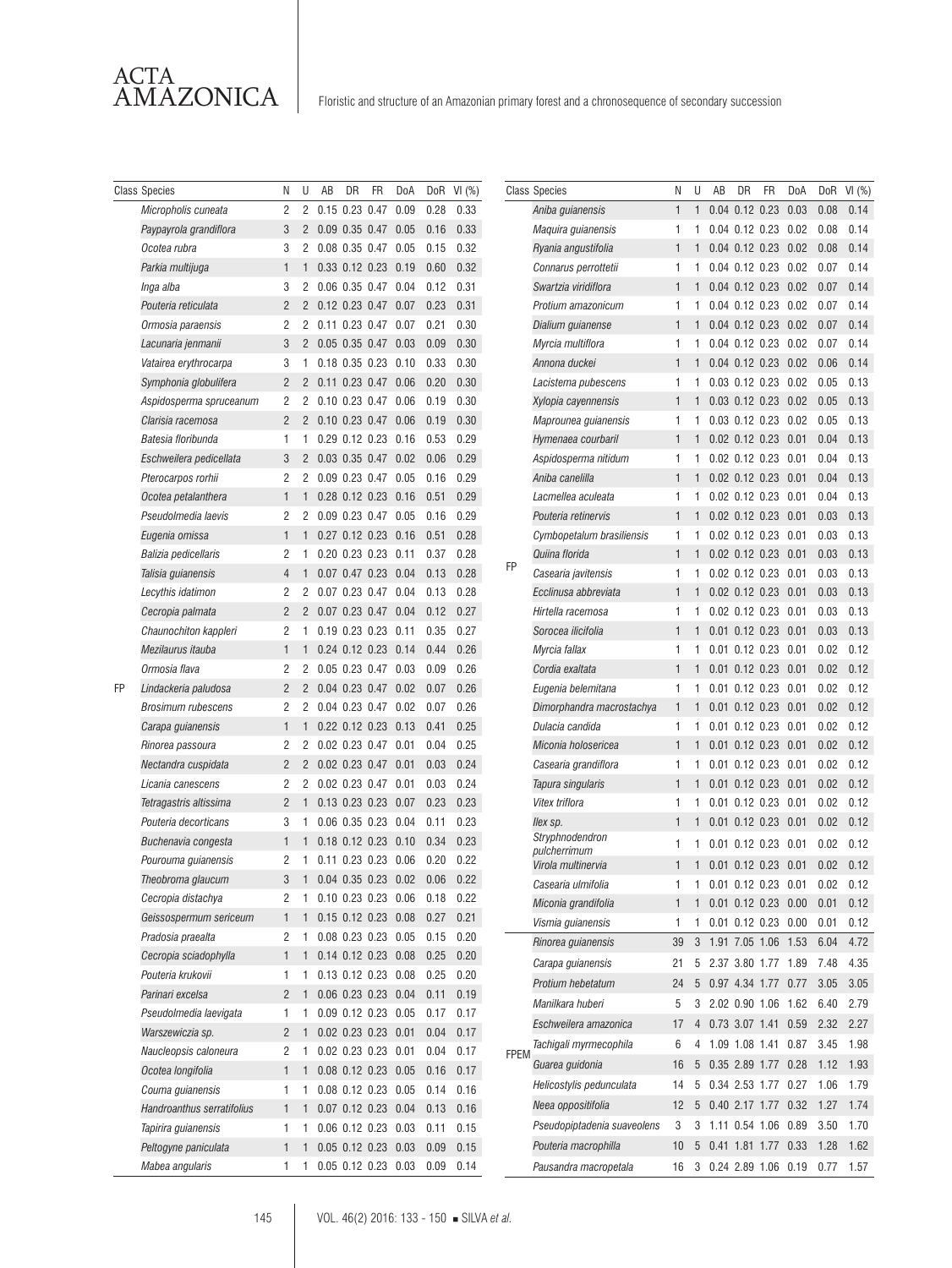| <b>Class Species</b>      | N  | U            | AB                          | DR | <b>FR</b>           | DoA                             |      | DoR VI (%)  | <b>Class Species</b>             | N              | U                     | AB                   | DR                   | FR                          | DoA  | DoR                             | VI $(%)$    |
|---------------------------|----|--------------|-----------------------------|----|---------------------|---------------------------------|------|-------------|----------------------------------|----------------|-----------------------|----------------------|----------------------|-----------------------------|------|---------------------------------|-------------|
| Protium paniculatum       | 9  | 5            |                             |    | 0.38 1.63 1.77      | 0.31                            | 1.21 | 1.54        | Mouriri collocarpa               | 3              | 2                     |                      | 0.12 0.54 0.71       |                             | 0.10 | 0.38                            | 0.54        |
| Tetragastris panamensis   | 7  | 5            |                             |    | 0.40 1.27 1.77 0.32 |                                 | 1.28 | 1.44        | Manilkara bidentata              | $\overline{2}$ | 2                     |                      | 0.17 0.36 0.71       |                             | 0.14 | 0.54                            | 0.54        |
| Chimarrhis turbinata      | 5  | 3            |                             |    | 0.74 0.90 1.06 0.59 |                                 | 2.33 | 1.43        | Lindackeria paludosa             | 3              | 2                     |                      | $0.11$ 0.54 0.71     |                             | 0.09 | 0.35                            | 0.53        |
| Inga thibaudiana          | 11 | 5            |                             |    | 0.16 1.99 1.77 0.13 |                                 | 0.51 | 1.42        | Siparuna decipiens               | 4              | 2                     |                      | 0.05 0.72 0.71       |                             | 0.04 | 0.15                            | 0.53        |
| Eschweilera coriacea      | 10 | 3            |                             |    | 0.39 1.81 1.06 0.31 |                                 | 1.23 | 1.36        | Amaioua guianensis               | 4              | 2                     |                      | 0.04 0.72 0.71       |                             | 0.04 | 0.14                            | 0.52        |
| Pseudolmedia laevigata    | 4  | 3            |                             |    | 0.70 0.72 1.06 0.56 |                                 | 2.22 | 1.33        | Inga marginata                   | 3              | $\mathbf{2}^{\prime}$ | $0.10$ $0.54$ $0.71$ |                      |                             | 0.08 | 0.31                            | 0.52        |
| Jacaranda copaia          | 4  | 2            | 0.76 0.72 0.71 0.61         |    |                     |                                 | 2.40 | 1.28        | Cordia scabrifolia               | $\overline{c}$ | 2                     |                      | 0.12 0.36 0.71       |                             | 0.10 | 0.39                            | 0.49        |
| Trichilia micrantha       | 9  | 4            | 0.23 1.63 1.41 0.18         |    |                     |                                 | 0.72 | 1.26        | Duguetia echinophora             | 3              | $\overline{c}$        |                      | 0.06 0.54 0.71       |                             | 0.05 | 0.20                            | 0.48        |
| Cecropia palmata          | 11 | 3            | 0.21 1.99 1.06 0.17         |    |                     |                                 | 0.65 | 1.23        | Annona duckei                    | 4              | 1                     |                      | $0.10$ $0.72$ $0.35$ |                             | 0.08 | 0.32                            | 0.47        |
| Pouteria guianensis       | 8  | 4            |                             |    | 0.21 1.45 1.41 0.17 |                                 | 0.65 | 1.17        | Duguetia stelechantha            | $\overline{c}$ | $\overline{2}$        |                      | $0.10$ $0.36$ $0.71$ |                             | 0.08 | 0.32                            | 0.46        |
| Virola michelii           | 9  | 3            | 0.25 1.63 1.06 0.20         |    |                     |                                 | 0.80 | 1.16        | Calyptranthes bipennis           | 3              | 2                     |                      | 0.03 0.54 0.71       |                             | 0.03 | 0.10                            | 0.45        |
| Alexa grandiflora         | 1. | 1.           |                             |    | 0.92 0.18 0.35 0.74 |                                 | 2.91 | 1.15        | Hymenolobium flavum              | 1              |                       |                      |                      | 0.23 0.18 0.35 0.18         |      | 0.73                            | 0.42        |
| Cecropia sciadophylla     | 8  | 3            |                             |    | 0.27 1.45 1.06 0.22 |                                 | 0.87 | 1.12        | Pouteria eugeniifolia            | 1              | 1                     |                      |                      | 0.23 0.18 0.35 0.18         |      | 0.73                            | 0.42        |
| Couratari stellata        | 7  | 3            |                             |    | 0.31 1.27 1.06 0.25 |                                 | 0.98 | 1.10        | Apeiba echinata                  | $\overline{2}$ | $\overline{2}$        |                      | 0.05 0.36 0.71       |                             | 0.04 | 0.15                            | 0.41        |
| Inga alba                 | 8  | 3            | 0.25 1.45 1.06 0.20         |    |                     |                                 | 0.80 | 1.10        | Protium robustum                 | $\overline{2}$ | 2                     |                      | 0.05 0.36 0.71       |                             | 0.04 | 0.14                            | 0.40        |
| Caryocar villosum         | 1. | 1.           |                             |    | 0.87 0.18 0.35 0.69 |                                 | 2.74 | 1.09        | Pseudolmedia laevis              | $\overline{2}$ | $\mathbf{2}$          |                      | 0.05 0.36 0.71       |                             | 0.04 | 0.14                            | 0.40        |
| Abarema piresii           | 6  | 4            | 0.24 1.08 1.41 0.19         |    |                     |                                 | 0.75 | 1.08        | Ampelocera edentula              | $\overline{2}$ | 2                     |                      | 0.05 0.36 0.71       |                             | 0.04 | 0.14                            | 0.40        |
| Brosimum guianensis       | 8  | 3            |                             |    | 0.21 1.45 1.06 0.17 |                                 | 0.67 | 1.06        | Micropholis venulosa             | $\overline{2}$ | 1                     |                      |                      | 0.16 0.36 0.35 0.12         |      | 0.49                            | 0.40        |
| Lecythis idatimon         | 8  | $\mathbf{2}$ | 0.32 1.45 0.71 0.26         |    |                     |                                 | 1.01 | 1.05        | Aniba parviflora                 | $\overline{2}$ | 2                     |                      | 0.04 0.36 0.71       |                             | 0.03 | 0.12                            | 0.40        |
| Tachigali alba            | 3  | 2            | 0.60 0.54 0.71 0.48         |    |                     |                                 | 1.90 | 1.05        | Trattinnickia burseraefolia      | 1              | 1                     |                      |                      | $0.20$ 0.18 0.35 0.16       |      | 0.64                            | 0.39        |
| Dialium guianense         | 4  | 3            | 0.43 0.72 1.06 0.35         |    |                     |                                 | 1.36 | 1.05        | Quiina florida                   | 2              | 2                     |                      | 0.03 0.36 0.71       |                             | 0.03 | 0.10                            | 0.39        |
| Theobroma glaucum         | 7  | 4            | 0.12 1.27 1.41 0.09         |    |                     |                                 | 0.36 | 1.01        | Swartzia viridiflora             | $\mathbf{1}$   | 1                     |                      |                      | $0.20$ $0.18$ $0.35$ $0.16$ |      | 0.63                            | 0.39        |
| Pouteria cladantha        | 6  | 3            | 0.27 1.08 1.06 0.22         |    |                     |                                 | 0.86 | 1.00        | Myrciaria floribunda             | 2              | 2                     |                      | 0.03 0.36 0.71       |                             | 0.02 | 0.09                            | 0.39        |
| Ecclinusa ramiflora       | 5  | 4            | 0.13 0.90 1.41 0.11         |    |                     |                                 | 0.42 | 0.91        | Roucheria punctata               | $\overline{2}$ | $\mathbf{2}$          | 0.03 0.36 0.71       |                      |                             | 0.02 | 0.09                            | 0.39        |
| Eschweilera pedicellata   | 7  | 3            | 0.12 1.27 1.06 0.09         |    |                     |                                 | 0.37 | 0.90        | Bauhinia macrostachya            | 2              | 2                     |                      | 0.02 0.36 0.71       |                             | 0.02 | 0.07                            | 0.38        |
| FPEM Iryanthera paraensis | 5  | 3            |                             |    | 0.22 0.90 1.06 0.18 |                                 | 0.69 | 0.89        | <b>FPEM Balizia pedicellaris</b> | 1              | 1                     |                      |                      | $0.19$ $0.18$ $0.35$ $0.15$ |      | 0.60                            | 0.38        |
| Zygia racemosa            | 6  | 3            | 0.12 1.08 1.06 0.10         |    |                     |                                 | 0.39 | 0.84        | Eugenia cupulata                 | 2              | 2                     |                      | 0.02 0.36 0.71       |                             | 0.02 | 0.06                            | 0.38        |
| Miconia pyrifolia         | 5  | 4            | 0.07 0.90 1.41 0.05         |    |                     |                                 | 0.21 | 0.84        | Enterolobium schomburgkii        | 1              |                       |                      |                      | 0.17 0.18 0.35 0.14         |      | 0.55                            | 0.36        |
| Ocotea glomerata          | 5  | 3            | $0.16$ $0.90$ $1.06$ $0.13$ |    |                     |                                 | 0.52 | 0.83        | Micropholis acutangula           | 1              |                       |                      |                      | 0.17 0.18 0.35 0.14         |      | 0.54                            | 0.36        |
| Casearia javitensis       | 5  | 4            | 0.05 0.90 1.41 0.04         |    |                     |                                 | 0.16 | 0.83        | Aparisthmium cordatum            | 3              |                       |                      |                      | $0.04$ 0.54 0.35 0.03       |      | 0.12                            | 0.34        |
| Pradosia praealta         | 3  | $\mathbf{2}$ | 0.36 0.54 0.71 0.29         |    |                     |                                 | 1.14 | 0.80        | Hymenolobium petraeum            | 1              |                       |                      |                      | 0.15 0.18 0.35 0.12         |      | 0.46                            | 0.33        |
| Thyrsodium paraense       | 3  | 3            |                             |    | 0.22 0.54 1.06 0.17 |                                 | 0.68 | 0.76        | <b>Brosimum rubescens</b>        | $\overline{2}$ |                       |                      |                      | 0.07 0.36 0.35 0.05         |      | 0.21                            | 0.31        |
| Cecropia distachya        | 4  | 1            |                             |    | 0.38 0.72 0.35 0.30 |                                 | 1.20 | 0.76        | Bagassa guianensis               | 1              |                       |                      | $0.11$ 0.18 0.35     |                             | 0.09 | 0.36                            | 0.30        |
| Minguartia guianensis     | 3  | 2            |                             |    | 0.32 0.54 0.71 0.26 |                                 | 1.02 | 0.76        | Ocotea canaliculata              | 2              |                       |                      |                      | 0.05 0.36 0.35 0.04         |      | 0.14                            | 0.29        |
| Rinorea racemosa          | 5  | 3            |                             |    | 0.09 0.90 1.06 0.07 |                                 | 0.29 | 0.75        | Pouteria gongrijpii              | 2              |                       |                      | 0.04 0.36 0.35       |                             | 0.03 | 0.13                            | 0.28        |
| Pouteria reticulata       | 4  | 2            | 0.22 0.72 0.71 0.18         |    |                     |                                 | 0.69 | 0.71        | Ocotea petalanthera              | 1              | 1                     |                      |                      | $0.10$ $0.18$ $0.35$ $0.08$ |      | 0.30                            | 0.28        |
| Geissospermum sericeum    | 3  |              |                             |    |                     | 3 0.15 0.54 1.06 0.12 0.47 0.69 |      |             | Licaria aritu                    | 2              |                       |                      |                      |                             |      | 1 0.02 0.36 0.35 0.02 0.07 0.26 |             |
| Lecythis Iurida           | 3  |              | 3 0.13 0.54 1.06 0.11       |    |                     |                                 | 0.42 | 0.68        | Vochysia vismiifolia             | 1              | 1                     |                      |                      | 0.08 0.18 0.35 0.06         |      | 0.25                            | 0.26        |
| Matayba guianensis        | 5  |              | 2 0.11 0.90 0.71 0.09       |    |                     |                                 | 0.34 | 0.65        | Sterculia pruriens               | 2              | 1.                    |                      |                      | 0.02 0.36 0.35 0.02         |      | 0.07                            | 0.26        |
| Astronium gracile         | 2  |              | 1 0.37 0.36 0.35 0.29       |    |                     |                                 | 1.16 | 0.63        | Micropholis cuneata              | 1              |                       |                      |                      | 1 0.07 0.18 0.35 0.06       |      | 0.23                            | 0.26        |
| Lecythis pisonis          | 1. |              | 1 0.43 0.18 0.35 0.34       |    |                     |                                 | 1.34 | 0.63        | Poecilanthe effusa               | 2              | 1.                    |                      |                      | 0.02 0.36 0.35 0.01         |      | 0.05                            | 0.25        |
| llex sp.                  | 2  |              | 1 0.37 0.36 0.35 0.29       |    |                     |                                 |      | $1.15$ 0.62 | Tachigali paniculata             | 1              | $\mathbf{1}$          |                      |                      | 0.07 0.18 0.35 0.06         |      | 0.22                            | 0.25        |
| Fusaea longifolia         | 5  |              | 2 0.08 0.90 0.71 0.06       |    |                     |                                 | 0.24 | 0.62        | Virola calophylla                | 1              | 1.                    |                      |                      | 0.06 0.18 0.35 0.05         |      | 0.20                            | 0.24        |
| Ocotea rubra              | 2  |              | 2 0.25 0.36 0.71 0.20       |    |                     |                                 | 0.78 | 0.61        | Cordia sellowiana                | 1.             | $\mathbf{1}$          |                      |                      | 0.06 0.18 0.35 0.05         |      | 0.18                            | 0.24        |
| Bertholletia excelsa      | 1. |              | 1 0.41 0.18 0.35 0.33       |    |                     |                                 | 1.30 | 0.61        | Goupia glabra                    | 1              | 1.                    |                      |                      | 0.05 0.18 0.35 0.04         |      | 0.16                            | 0.23        |
| Hymenaea courbaril        | 1. |              | 1 0.41 0.18 0.35 0.33       |    |                     |                                 | 1.28 | 0.61        | Vitex triflora                   | 1              | 1.                    |                      |                      | 0.04 0.18 0.35 0.03         |      | 0.13                            | 0.22        |
| Schefflera morototonii    | 2  |              |                             |    |                     | 2 0.24 0.36 0.71 0.19           | 0.75 | 0.60        | Tapirira guianensis              | 1              | 1.                    |                      |                      | 0.04 0.18 0.35 0.03         |      | 0.13                            | 0.22        |
| Qualea paraensis          | 2  |              | 2 0.23 0.36 0.71 0.19       |    |                     |                                 | 0.73 | 0.60        | Caryocar glabrum                 | 1              | $1 -$                 |                      |                      | 0.04 0.18 0.35 0.03         |      | 0.12                            | 0.22        |
| Eschweilera grandifolia   | 3  |              |                             |    |                     | 2 0.17 0.54 0.71 0.14           | 0.54 | 0.60        | Licania egleri                   | 1              | 1.                    |                      |                      | 0.04 0.18 0.35 0.03         |      | 0.12                            | 0.22        |
| Eugenia patrisii          | 3  |              | 3 0.05 0.54 1.06 0.04       |    |                     |                                 | 0.17 | 0.59        | Guatteria schomburgkiana         | 1              |                       |                      |                      | 0.04 0.18 0.35 0.03         |      | 0.12                            | 0.22        |
|                           | 4  |              |                             |    |                     | 2 0.07 0.72 0.71 0.06           | 0.23 | 0.55        |                                  | 1.             | 1.                    |                      |                      | 0.04 0.18 0.35 0.03         |      |                                 | $0.12$ 0.22 |
| Inga rubiginosa           |    |              |                             |    |                     |                                 |      |             | Hymenaea parvifolia              |                |                       |                      |                      |                             |      |                                 |             |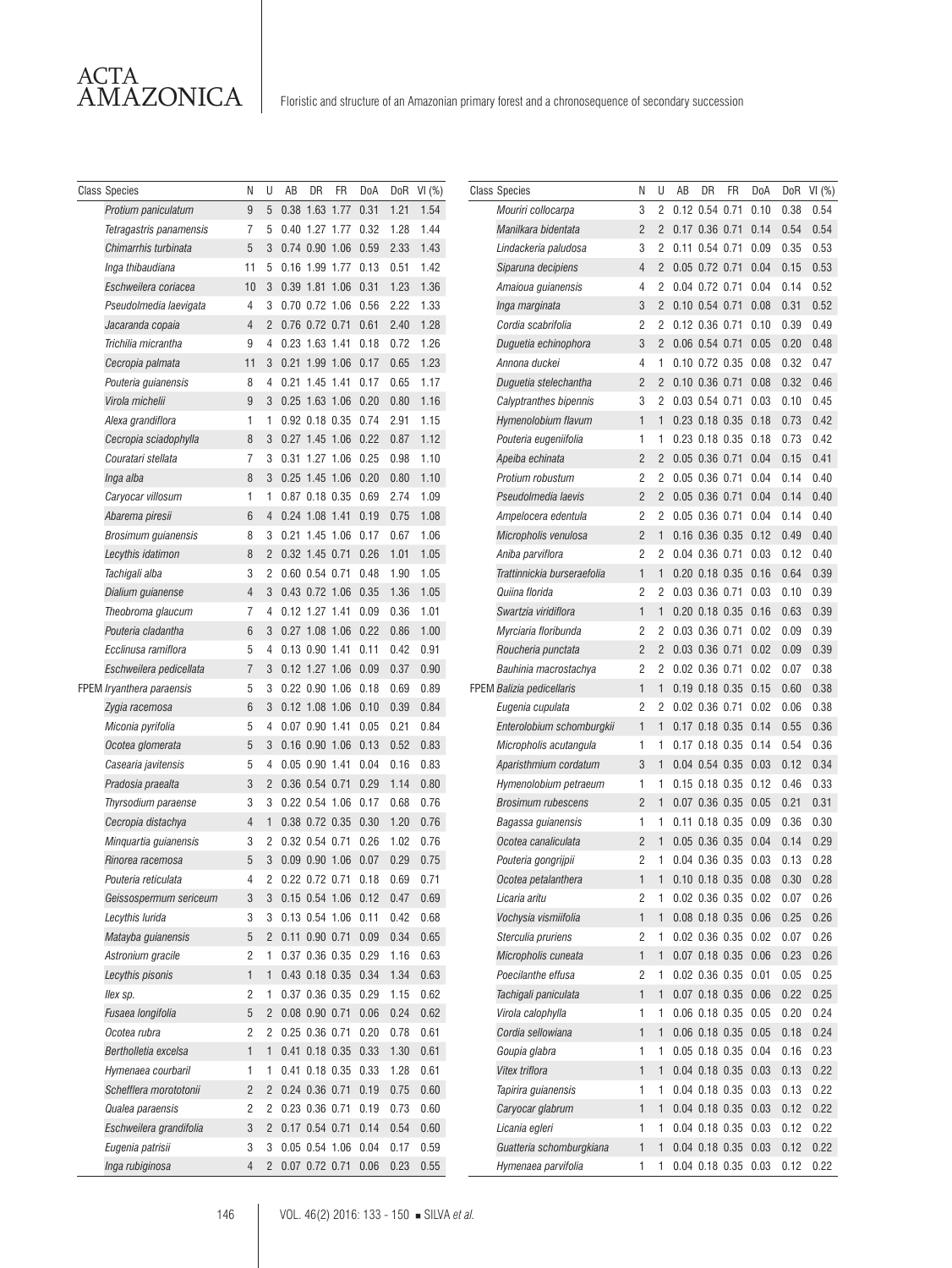

|     | <b>Class Species</b>                      | Ν              | U      | АΒ   | DR                   | FR                               | DoA          | DoR          | VI(%)                        |
|-----|-------------------------------------------|----------------|--------|------|----------------------|----------------------------------|--------------|--------------|------------------------------|
|     | Duroia macrophylla                        | 1              | 1      |      | 0.03 0.18 0.35       |                                  | 0.02         | 0.09         | 0.21                         |
|     | Abarema mataybifolia                      | 1              | 1      |      | 0.03 0.18 0.35       |                                  | 0.02         | 0.08         | 0.21                         |
|     | Byrsonima chrysophylla                    | $\mathbf{1}$   | 1      |      | 0.02 0.18 0.35       |                                  | 0.02         | 0.08         | 0.20                         |
|     | Maquira sclerophylla                      | 1              | 1      |      |                      | 0.02 0.18 0.35                   | 0.02         | 0.07         | 0.20                         |
|     | Pouteria bangii                           | $\mathbf{1}$   | 1      |      | 0.02 0.18 0.35       |                                  | 0.02         | 0.07         | 0.20                         |
|     | Lacunaria jenmanii                        | 1              | 1      |      | 0.02 0.18 0.35       |                                  | 0.02         | 0.07         | 0.20                         |
|     | Sapium marmieri                           | $\mathbf{1}$   | 1      |      | 0.02 0.18 0.35       |                                  | 0.01         | 0.06         | 0.20                         |
|     | Diospyros mellinonii                      | 1              | 1      |      | 0.02 0.18 0.35       |                                  | 0.01         | 0.05         | 0.20                         |
|     | Copaifera reticulata                      | $\mathbf{1}$   | 1      |      | 0.02 0.18 0.35       |                                  | 0.01         | 0.05         | 0.20                         |
|     | Swartzia racemosa                         | 1              | 1      |      | 0.02 0.18 0.35       |                                  | 0.01         | 0.05         | 0.20                         |
|     | Lacmellea aculeata                        | $\mathbf{1}$   | 1      |      | 0.02 0.18 0.35       |                                  | 0.01         | 0.05         | 0.20                         |
|     | Miconia grandifolia                       | 1              | 1      |      | 0.02 0.18 0.35       |                                  | 0.01         | 0.05         | 0.20                         |
|     | <b>FPEM Pterocarpos rorhii</b>            | $\mathbf{1}$   | 1      |      | $0.01$ $0.18$ $0.35$ |                                  | 0.01         | 0.04         | 0.19                         |
|     | Sacoglottis guianensis                    | 1              | 1      | 0.01 |                      | $0.18$ $0.35$                    | 0.01         | 0.04         | 0.19                         |
|     | Myrcia fallax                             | $\mathbf{1}$   | 1      | 0.01 |                      | $0.18$ $0.35$                    | 0.01         | 0.04         | 0.19                         |
|     | Stryphnodendron paniculatum               | 1              | 1      | 0.01 |                      | $0.18$ $0.35$                    | 0.01         | 0.04         | 0.19                         |
|     | Gustavia augusta                          | $\mathbf{1}$   | 1      | 0.01 |                      | $0.18$ $0.35$                    | 0.01         | 0.04         | 0.19                         |
|     | Parinari excelsa                          | 1              | 1      |      | 0.01 0.18 0.35       |                                  | 0.01         | 0.04         | 0.19                         |
|     | Simaba polyphylla                         | $\mathbf{1}$   | 1      | 0.01 |                      | $0.18$ $0.35$                    | 0.01         | 0.04         | 0.19                         |
|     | Aniba guianensis                          | 1              | 1      |      | 0.01 0.18 0.35       |                                  | 0.01         | 0.04         | 0.19                         |
|     | Eriotheca globosa                         | $\mathbf{1}$   | 1      |      | 0.01 0.18 0.35       |                                  | 0.01         | 0.03         | 0.19                         |
|     | Sloanea guianensis                        | 1              | 1      |      | 0.01 0.18 0.35       |                                  | 0.01         | 0.03         | 0.19                         |
|     | Bocageopsis multiflora                    | $\mathbf{1}$   | 1      |      | 0.01 0.18 0.35       |                                  | 0.01         | 0.03         | 0.19                         |
|     | Pouteria anibifolia                       | 1              | 1      |      | 0.01 0.18 0.35       |                                  | 0.01         | 0.02         | 0.19                         |
|     | Licania canescens                         | $\mathbf{1}$   | 1      |      | $0.01$ 0.18 0.35     |                                  | 0.01         | 0.02         | 0.19                         |
|     | Jacaranda copaia                          | 20             | 4      |      | 1.65 4.01 1.92       |                                  | 1.65         | 7.90         | 4.61                         |
|     | Bagassa guianensis                        | 15             | 2      |      | 1.06 3.01 0.96       |                                  | 1.06         | 5.09         | 3.02                         |
|     | Guatteria schomburgkiana                  | 17             | 3      |      | 0.86 3.41 1.44       |                                  | 0.86         | 4.13         | 2.99                         |
|     | Geissospermum sericeum                    | $\overline{4}$ | 3      |      | 1.27 0.80 1.44       |                                  | 1.27         | 6.11         | 2.78                         |
|     | Cecropia sciadophylla                     | 17             | 3      |      | 0.65 3.41 1.44       |                                  | 0.65         | 3.12         | 2.66                         |
|     | Couratari stellata                        | 18             | 4      |      | 0.47 3.61            | 1.92                             | 0.47         | 2.27         | 2.60                         |
|     | Inga alba                                 | 17             | 4      |      | 0.49 3.41 1.92       |                                  | 0.49         | 2.35         | 2.56                         |
|     | Hevea brasiliensis                        | 8              | 1      |      | 1.09 1.60 0.48       |                                  | 1.09         | 5.23         | 2.44                         |
|     | Vismia latifolia                          | 14             | 3      |      | 0.63 2.81 1.44       |                                  | 0.63         | 3.02         | 2.42                         |
|     | Casearia grandiflora                      | 19             | 4      |      | 0.20 3.81 1.92       |                                  | 0.20         | 0.96         | 2.23                         |
|     | Goupia glabra                             | 12             | 2      |      | 0.59 2.40 0.96       |                                  | 0.59         | 2.83         | 2.07                         |
|     | Cecropia palmata                          | 14             | 3      |      | 0.39 2.81 1.44       |                                  | 0.39         | 1.88         | 2.04                         |
|     | Bertholletia excelsa                      | 3              | 2      |      |                      | 0.89 0.60 0.96                   | 0.89         | 4.27         | 1.94                         |
| SSA | Inga thibaudiana                          | 15             | 3      |      |                      | 0.29 3.01 1.44                   | 0.29         | 1.37         | 1.94                         |
|     | Tapirira guianensis                       | 8              | 3      |      |                      | 0.52 1.60 1.44                   | 0.52         | 2.51         | 1.85                         |
|     | Swartzia flaemingii                       | 11             | 1      |      |                      | 0.57 2.20 0.48                   | 0.57         | 2.74         | 1.81                         |
|     | Cordia scabrifolia                        | 9              | 3      |      |                      | 0.32 1.80 1.44                   | 0.32         | 1.54         | 1.60                         |
|     | Eschweilera amazonica                     | 11             | 3      |      |                      | 0.21 2.20 1.44                   | 0.21         | 1.00         | 1.55                         |
|     | Pouteria macrophilla                      | 9              | 3      |      |                      | 0.26 1.80 1.44                   | 0.26         | 1.24         | 1.49                         |
|     |                                           |                | 2      |      |                      | 0.47 1.20 0.96                   | 0.47         | 2.27         | 1.48                         |
|     | Apeiba echinata                           | 6              |        |      |                      |                                  |              |              |                              |
|     |                                           |                | 4      |      |                      |                                  |              |              |                              |
|     | <b>Brosimum quianensis</b>                | 6              | 1      |      |                      | 0.14 1.20 1.92<br>0.38 1.40 0.48 | 0.14<br>0.38 | 0.68         | 1.27                         |
|     | Mangifera indica                          | 7              |        |      |                      |                                  |              | 1.80         |                              |
|     | Eugenia patrisii                          | 8              | 3      |      |                      | 0.10 1.60 1.44                   | 0.10         | 0.49         |                              |
|     | Simarouba amara<br>Bocageopsis multiflora | 3<br>7         | 1<br>3 |      |                      | 0.48 0.60 0.48<br>0.09 1.40 1.44 | 0.48<br>0.09 | 2.30<br>0.43 | 1.23<br>1.18<br>1.13<br>1.09 |

|     | <b>Class Species</b>         | Ν              | U              | АΒ   | DR             | FR             | DoA  | DoR  | VI(%) |
|-----|------------------------------|----------------|----------------|------|----------------|----------------|------|------|-------|
|     | Protium hebetatum            | 5              | 3              |      | 0.10 1.00 1.44 |                | 0.10 | 0.49 | 0.98  |
|     | Tachigali alba               | 5              | $\overline{2}$ |      | 0.20 1.00 0.96 |                | 0.20 | 0.95 | 0.97  |
|     | Bellucia grossularioides     | 5              | 3              |      | 0.09 1.00 1.44 |                | 0.09 | 0.43 | 0.96  |
|     | Helicostylis pedunculata     | 5              | 3              |      | 0.08 1.00 1.44 |                | 0.08 | 0.37 | 0.94  |
|     | Matayba guianensis           | 5              | 3              |      | 0.06 1.00 1.44 |                | 0.06 | 0.28 | 0.91  |
|     | Eschweilera coriacea         | $\overline{4}$ | 3              |      | 0.09 0.80 1.44 |                | 0.09 | 0.41 | 0.88  |
|     | Pouteria eugeniifolia        | 1              | 1              |      | 0.39 0.20 0.48 |                | 0.39 | 1.85 | 0.84  |
|     | Lecythis lurida              | 6              | $\overline{2}$ |      | 0.07 1.20 0.96 |                | 0.07 | 0.34 | 0.83  |
|     | Sterculia pruriens           | 3              | 2              |      | 0.19 0.60 0.96 |                | 0.19 | 0.91 | 0.82  |
|     | Stryphnodendron pulcherrimum | 3              | $\overline{2}$ |      | 0.19 0.60 0.96 |                | 0.19 | 0.91 | 0.82  |
|     | Aparisthmium cordatum        | 8              | 1              |      | 0.08 1.60 0.48 |                | 0.08 | 0.37 | 0.82  |
|     | Trattinnickia burseraefolia  | $\overline{4}$ | 3              |      | 0.04 0.80 1.44 |                | 0.04 | 0.21 | 0.82  |
|     | Dulacia candida              | 5              | 2              |      | 0.10 1.00 0.96 |                | 0.10 | 0.45 | 0.81  |
|     | Theobroma glaucum            | $\overline{4}$ | 3              |      | 0.03 0.80 1.44 |                | 0.03 | 0.16 | 0.80  |
|     | Cecropia distachya           | 4              | 2              |      | 0.13 0.80 0.96 |                | 0.13 | 0.62 | 0.79  |
|     | Handroanthus serratifolius   | $\mathbf{1}$   | 1              |      | 0.34 0.20 0.48 |                | 0.34 | 1.62 | 0.77  |
|     | Schefflera morototonii       | $\overline{2}$ | 1              |      | 0.30 0.40 0.48 |                | 0.30 | 1.41 | 0.76  |
|     | Apeiba tibourbou             | $\overline{4}$ | $\overline{2}$ |      | 0.11 0.80 0.96 |                | 0.11 | 0.51 | 0.76  |
|     | Ocotea glomerata             | $\overline{4}$ | 2              |      | 0.08 0.80 0.96 |                | 0.08 | 0.40 | 0.72  |
|     | Pseudopiptadenia suaveolens  | 3              | 2              |      | 0.11 0.60 0.96 |                | 0.11 | 0.54 | 0.70  |
|     | Laetia procera               | 3              | 2              |      | 0.11 0.60 0.96 |                | 0.11 | 0.52 | 0.70  |
|     | Zanthoxylum rhoifolium       | 3              | $\overline{2}$ | 0.11 |                | $0.60$ $0.96$  | 0.11 | 0.52 | 0.70  |
|     | Neea oppositifolia           | 4              | 2              |      | 0.05 0.80 0.96 |                | 0.05 | 0.22 | 0.66  |
|     | Miconia pyrifolia            | 3              | $\overline{2}$ |      | 0.07 0.60 0.96 |                | 0.07 | 0.34 | 0.63  |
|     | Rinorea guianensis           | 4              | 1              |      | 0.12 0.80 0.48 |                | 0.12 | 0.59 | 0.62  |
| SSA | Inga marginata               | 3              | $\overline{2}$ |      | 0.06 0.60 0.96 |                | 0.06 | 0.28 | 0.62  |
|     | Hymenaea courbaril           | 3              | 2              |      | 0.06 0.60 0.96 |                | 0.06 | 0.28 | 0.61  |
|     | Vismia baccifera             | 5              | 1              |      | 0.07 1.00 0.48 |                | 0.07 | 0.32 | 0.60  |
|     | Annona exsucca               | $\overline{c}$ | 2              |      | 0.07 0.40 0.96 |                | 0.07 | 0.34 | 0.57  |
|     | Pourouma guianensis          | $\overline{4}$ | 1              |      | 0.07 0.80 0.48 |                | 0.07 | 0.34 | 0.54  |
|     | Tachigali myrmecophila       | 2              | 2              |      | 0.05 0.40 0.96 |                | 0.05 | 0.25 | 0.54  |
|     | Inga rubiginosa              | $\overline{4}$ | 1              |      | 0.07 0.80 0.48 |                | 0.07 | 0.32 | 0.54  |
|     | Virola multinervia           | 2              | 2              |      | 0.05 0.40 0.96 |                | 0.05 | 0.24 | 0.53  |
|     | Licania canescens            | $\mathbf{1}$   | 1              |      | 0.18 0.20 0.48 |                | 0.18 | 0.85 | 0.51  |
|     | Eugenia brachypoda           | 3              | 1              |      | 0.09 0.60 0.48 |                | 0.09 | 0.44 | 0.51  |
|     | Swartzia racemosa            | $\overline{2}$ | $\overline{2}$ |      | 0.03 0.40 0.96 |                | 0.03 | 0.16 | 0.51  |
|     | Dialium guianense            | 2              | 2              |      | 0.03 0.40 0.96 |                | 0.03 | 0.15 | 0.51  |
|     | Vismia guianensis            | $\overline{c}$ | 2              |      |                | 0.03 0.40 0.96 | 0.03 | 0.15 | 0.50  |
|     | Trichilia micrantha          | $\overline{c}$ | 2              |      |                | 0.03 0.40 0.96 | 0.03 | 0.12 | 0.49  |
|     | Castilla ulei                | $\overline{c}$ | $\overline{c}$ |      |                | 0.02 0.40 0.96 | 0.02 | 0.12 | 0.49  |
|     | Licania heteromorpha         | 2              | 2              |      |                | 0.02 0.40 0.96 | 0.02 | 0.11 | 0.49  |
|     | Sapium marmieri              | 3              | 1              |      |                | 0.08 0.60 0.48 | 0.08 | 0.38 | 0.49  |
|     | Irvanthera paraensis         | 2              | 2              |      |                | 0.02 0.40 0.96 | 0.02 | 0.09 | 0.48  |
|     | Abarema mataybifolia         | $\overline{c}$ | 2              |      |                | 0.02 0.40 0.96 | 0.02 | 0.09 | 0.48  |
|     | Pouteria gongrijpii          | 3              | 1              |      |                | 0.06 0.60 0.48 | 0.06 | 0.30 | 0.46  |
|     | Protium paniculatum          | 3              | 1              |      |                | 0.06 0.60 0.48 | 0.06 | 0.27 | 0.45  |
|     | Parkia pendula               | 1              | 1              |      |                | 0.14 0.20 0.48 | 0.14 | 0.66 | 0.45  |
|     | Pradosia praealta            | 1              | 1              |      |                | 0.14 0.20 0.48 | 0.14 | 0.65 | 0.44  |
|     | Micropholis acutangula       | $\overline{c}$ | 1              |      |                | 0.09 0.40 0.48 | 0.09 | 0.43 | 0.44  |
|     | Cedrela odorata              | 1              | 1              |      | 0.12 0.20 0.48 |                | 0.12 | 0.58 | 0.42  |
|     |                              | 2              | 1              |      |                | 0.08 0.40 0.48 |      |      |       |
|     | Pouteria cladantha           |                |                |      |                |                | 0.08 | 0.37 | 0.42  |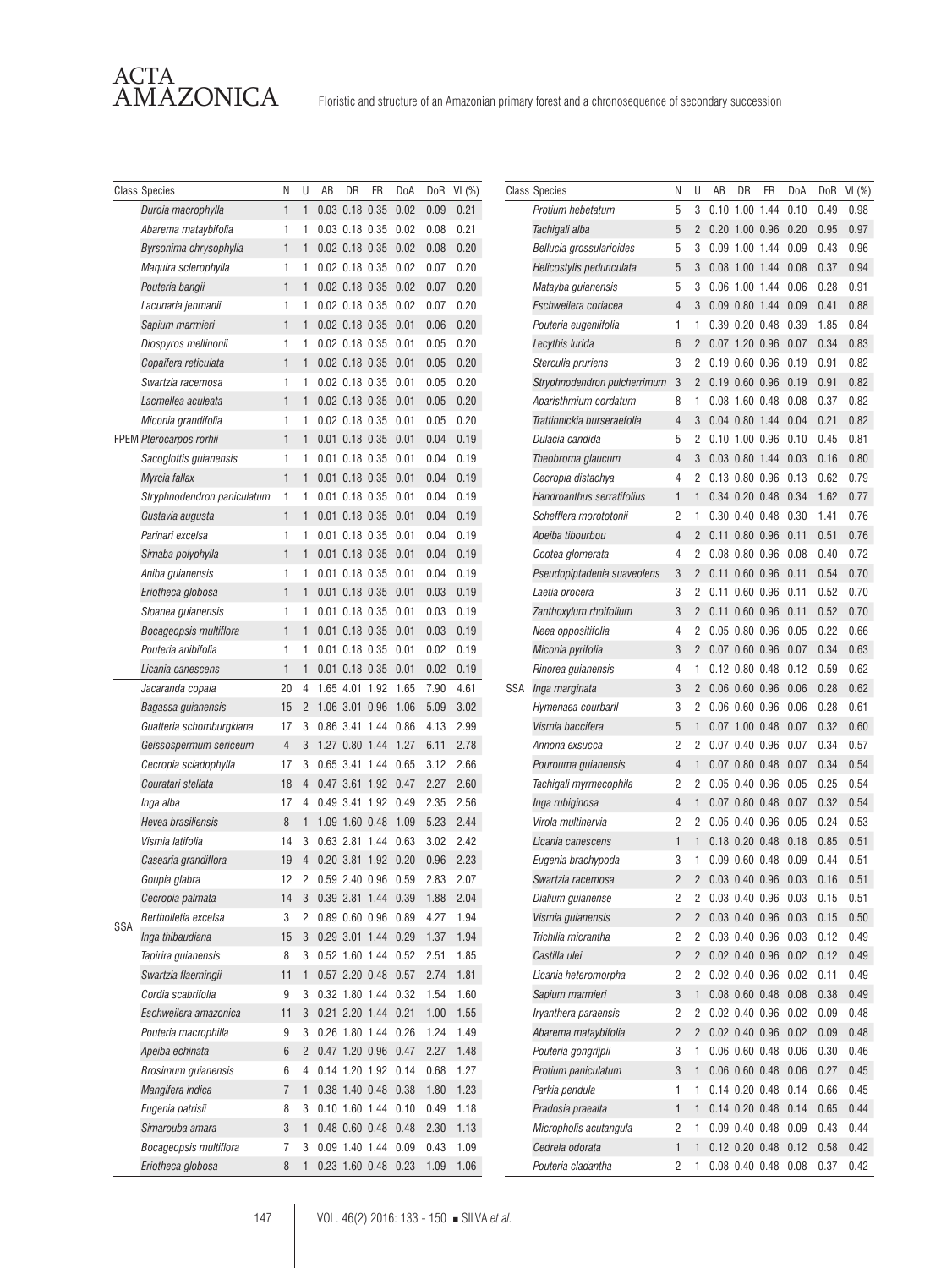|     | <b>Class Species</b>       | N              | U            | AB | DR | FR                          | DoA                            |              | DoR VI (%)                           | <b>Class Species</b>            | N              | U | AB                | DR                   | FR                     | DoA                      |      | DoR VI (%) |
|-----|----------------------------|----------------|--------------|----|----|-----------------------------|--------------------------------|--------------|--------------------------------------|---------------------------------|----------------|---|-------------------|----------------------|------------------------|--------------------------|------|------------|
|     | Swartzia polyphylla        | $\mathbf{1}$   | $\mathbf{1}$ |    |    | $0.12$ $0.20$ $0.48$        | 0.12                           | 0.57         | 0.42                                 | Guatteria schomburgkiana        | 64             |   | 13 0.90 4.36 3.39 |                      |                        | 0.70                     | 5.01 | 4.25       |
|     | Manilkara bidentata        | 1.             | 1            |    |    | 0.11 0.20 0.48 0.11         |                                | 0.52         | 0.40                                 | Jacaranda copaia                | 55             | 8 | 1.14 3.75 2.08    |                      |                        | 0.88                     | 6.31 | 4.05       |
|     | Caryocar villosum          | 1              | 1            |    |    | $0.10$ $0.20$ $0.48$ $0.10$ |                                | 0.48         | 0.39                                 | Inga alba                       | 31             |   | 11 1.03 2.11 2.86 |                      |                        | 0.79                     | 5.72 | 3.56       |
|     | Virola surinamensis        | 2              | 1            |    |    | 0.05 0.40 0.48 0.05         |                                | 0.23         | 0.37                                 | Vismia guianensis               | 87             | 7 |                   |                      | 0.44 5.93 1.82 0.34    |                          | 2.43 | 3.39       |
|     | Tetragastris panamensis    | 1.             | 1            |    |    | $0.08$ 0.20 0.48 0.08       |                                | 0.40         | 0.36                                 | Cordia scabrifolia              | 57             |   | 10 0.65 3.89 2.60 |                      |                        | 0.50                     | 3.58 | 3.36       |
|     | Ecclinusa ramiflora        | 1.             | 1            |    |    | 0.08 0.20 0.48 0.08         |                                | 0.38         | 0.35                                 | Poecilanthe effusa              | 71             | 8 | 0.24 4.84 2.08    |                      |                        | 0.18                     | 1.32 | 2.75       |
|     | Mabea angularis            | 2              | 1            |    |    | $0.04$ 0.40 0.48 0.04       |                                | 0.17         | 0.35                                 | Annona exsucca                  | 47             |   |                   |                      | 10 0.29 3.20 2.60 0.22 |                          | 1.59 | 2.46       |
|     | Casearia javitensis        | 2              | 1            |    |    | 0.03 0.40 0.48 0.03         |                                | 0.16         | 0.35                                 | Tapirira guianensis             | 25             | 6 |                   |                      | 0.70 1.70 1.56 0.54    |                          | 3.90 | 2.39       |
|     | Pouteria guianensis        | $\overline{2}$ | 1            |    |    | $0.03$ 0.40 0.48 0.03       |                                | 0.15         | 0.34                                 | Vismia latifolia                | 37             | 7 |                   |                      | 0.41 2.52 1.82 0.31    |                          | 2.25 | 2.20       |
|     | Miconia holosericea        | 1.             | 1            |    |    | 0.07 0.20 0.48 0.07         |                                | 0.34         | 0.34                                 | Banara guianensis               | 49             | 5 |                   |                      | 0.32 3.34 1.30 0.25    |                          | 1.79 | 2.15       |
|     | Dodecastigma integrifolium | 2              | 4            |    |    | $0.03$ 0.40 0.48 0.03       |                                | 0.13         | 0.34                                 | Aspidosperma album              | 34             | 1 |                   |                      | 0.65 2.32 0.26 0.50    |                          | 3.62 | 2.07       |
|     | Pouteria krukovii          | 2              | 1            |    |    | 0.03 0.40 0.48 0.03         |                                | 0.12         | 0.33                                 | Bellucia grossularioides        | 26             | 9 |                   |                      | 0.34 1.77 2.34 0.26    |                          | 1.89 | 2.00       |
|     | Dipteryx odorata           | 1.             | 1            |    |    | $0.06$ $0.20$ $0.48$ $0.06$ |                                | 0.31         | 0.33                                 | Inga thibaudiana                | 31             | 6 |                   |                      | 0.38 2.11 1.56 0.29    |                          | 2.11 | 1.93       |
|     | Ampelocera edentula        | 1.             | 1            |    |    | 0.06 0.20 0.48 0.06         |                                | 0.30         | 0.33                                 | Stryphnodendron pulcherrimum 15 |                | 6 |                   |                      | 0.38 1.02 1.56 0.29    |                          | 2.10 | 1.56       |
|     | Aspidosperma spruceanum    | 1.             | 4            |    |    | $0.06$ $0.20$ $0.48$ $0.06$ |                                | 0.30         | 0.33                                 | Lacistema pubescens             | 32             | 7 |                   |                      | 0.12 2.18 1.82 0.09    |                          | 0.65 | 1.55       |
|     | Xylopia amazonica          | 1.             | 1            |    |    | 0.06 0.20 0.48 0.06         |                                | 0.30         | 0.33                                 | Schefflera morototonii          | 13             | 7 |                   |                      | 0.35 0.89 1.82 0.27    |                          | 1.92 | 1.54       |
|     | Helicostylis tomentosa     | 1              | 1            |    |    | $0.05$ 0.20 0.48 0.05       |                                | 0.26         | 0.31                                 | Geissospermum sericeum          | 13             | 5 |                   |                      | 0.34 0.89 1.30 0.26    |                          | 1.89 | 1.36       |
|     | Virola michelii            | 1.             | 1            |    |    | 0.05 0.20 0.48 0.05         |                                | 0.24         | 0.31                                 | Byrsonima chrysophylla          | 16             | 6 |                   |                      | 0.24 1.09 1.56 0.18    |                          | 1.31 | 1.32       |
|     | Minguartia guianensis      | 1              | 1            |    |    | 0.04 0.20 0.48 0.04         |                                | 0.19         | 0.29                                 | Couratari stellata              | 18             | 8 |                   |                      | 0.11 1.23 2.08 0.08    |                          | 0.59 | 1.30       |
|     | Pseudolmedia laevigata     | 1.             |              |    |    | 0.03 0.20 0.48 0.03         |                                | 0.16         | 0.28                                 | Inga marginata                  | 17             | 6 |                   |                      | 0.19 1.16 1.56 0.15    |                          | 1.07 | 1.27       |
|     | Guarea guidonia            |                |              |    |    | 0.03 0.20 0.48 0.03         |                                | 0.15         | 0.28                                 | Helicostylis pedunculata        | 17             | 5 |                   |                      | 0.22 1.16 1.30 0.17    |                          | 1.20 | 1.22       |
|     | Vismia cayennensis         | 1.             |              |    |    | 0.03 0.20 0.48 0.03         |                                | 0.13         | 0.27                                 | Aparisthmium cordatum           | 22             | 6 |                   |                      | 0.10 1.50 1.56 0.08    |                          | 0.56 | 1.21       |
|     | Sacoglottis guianensis     |                |              |    |    | 0.03 0.20 0.48 0.03         |                                | 0.12         | 0.27                                 | Trattinnickia burseraefolia     | 14             | 8 |                   |                      | 0.09 0.95 2.08 0.07    |                          | 0.49 | 1.18       |
|     | Jacaratia spinosa          | 1              |              |    |    | 0.02 0.20 0.48 0.02         |                                | 0.12         | 0.27                                 | Casearia javitensis             | 19             | 7 |                   |                      | 0.06 1.30 1.82 0.05    |                          | 0.35 | 1.16       |
| SSA | Croton matourensis         |                |              |    |    | $0.02$ 0.20 0.48 0.02       |                                | 0.11         | 0.26                                 | Cordia exaltata                 | 16             | 6 |                   |                      | 0.13 1.09 1.56 0.10    |                          | 0.71 | 1.12       |
|     | Aniba parviflora           | 1              |              |    |    | 0.02 0.20 0.48 0.02         |                                | 0.10         | 0.26                                 | SSInt Connarus perrottetii      | 16             | 6 |                   |                      | 0.12 1.09 1.56 0.09    |                          | 0.64 | 1.10       |
|     | Ocotea petalanthera        |                |              |    |    | 0.02 0.20 0.48 0.02         |                                | 0.10         | 0.26                                 | Miconia pyrifolia               | 10             | 7 |                   |                      | 0.11 0.68 1.82 0.08    |                          | 0.61 | 1.04       |
|     | Tachigali paniculata       | 1.             |              |    |    | 0.02 0.20 0.48 0.02         |                                | 0.08         | 0.26                                 | Sloanea guianensis              | 9              | 4 |                   |                      | 0.25 0.61 1.04 0.19    |                          | 1.36 | 1.00       |
|     | Connarus perrottetii       |                |              |    |    | 0.02 0.20 0.48 0.02         |                                | 0.08         | 0.25                                 | Apeiba echinata                 | 11             | 4 |                   |                      | 0.16 0.75 1.04 0.12    |                          | 0.87 | 0.89       |
|     | Xylopia benthamii          | 1              |              |    |    | 0.02 0.20 0.48 0.02         |                                | 0.08         | 0.25                                 | Bagassa guianensis              | 5              | 3 | 0.27 0.34 0.78    |                      |                        | 0.21                     | 1.51 | 0.88       |
|     |                            |                |              |    |    | 0.02 0.20 0.48 0.02         |                                | 0.07         | 0.25                                 | Cecropia sciadophylla           | 5              | 3 |                   | 0.26 0.34 0.78       |                        | 0.20                     | 1.44 | 0.85       |
|     | Byrsonima chrysophylla     | 1.             |              |    |    | 0.02 0.20 0.48 0.02         |                                | 0.07         | 0.25                                 | Ecclinusa ramiflora             | 3              | 3 |                   | $0.26$ $0.20$ $0.78$ |                        | 0.20                     | 1.46 | 0.81       |
|     | Duroia macrophylla         |                |              |    |    | 0.02 0.20 0.48 0.02         |                                | 0.07         | 0.25                                 |                                 | 7              | 6 |                   | 0.03 0.48 1.56       |                        | 0.03                     | 0.19 | 0.74       |
|     | Swartzia viridiflora       |                |              |    |    | 0.01 0.20 0.48 0.01         |                                | 0.06         | 0.25                                 | Pouteria macrophilla            | 7              | 5 |                   | 0.08 0.48 1.30       |                        | 0.06                     | 0.43 | 0.74       |
|     | Talisia guianensis         | 1              |              |    |    | 0.01 0.20 0.48 0.01         |                                |              | 0.25                                 | Goupia glabra                   |                | 3 |                   |                      |                        |                          | 0.86 | 0.68       |
|     | Lacmellea aculeata         |                |              |    |    |                             |                                | 0.06<br>0.06 | 0.25                                 | Licania canescens               | 6<br>9         |   |                   | $0.16$ 0.41 0.78     | $0.04$ 0.61 1.04 0.03  | 0.12                     | 0.22 |            |
|     | Eschweilera grandifolia    | 1.             |              |    |    | $0.01$ $0.20$ $0.48$ $0.01$ |                                |              |                                      | Myrcia fallax                   |                | 4 |                   |                      |                        |                          |      | 0.63       |
|     | Chimarrhis turbinata       |                |              |    |    | 1 0.01 0.20 0.48 0.01       |                                | 0.06         | 0.25                                 | Palicourea guianensis           | 14             | 2 |                   |                      | 0.07 0.95 0.52 0.06    |                          | 0.40 | 0.63       |
|     | Brosimum parinarioides     |                | 1.           |    |    | $0.01$ $0.20$ $0.48$ $0.01$ |                                | 0.05         | 0.24                                 | Pouteria cladantha              | $\overline{2}$ |   |                   |                      | 0.25 0.14 0.26 0.19    |                          | 1.37 | 0.59       |
|     | Lacunaria jenmanii         |                | 1.           |    |    | $0.01$ $0.20$ $0.48$ $0.01$ |                                | 0.04         | 0.24                                 | Swartzia laevicarpa             | 7              | 4 |                   |                      |                        | $0.04$ 0.48 1.04 0.03    | 0.22 | 0.58       |
|     | Alibertia edulis           | 1.             |              |    |    | 1 0.01 0.20 0.48 0.01       |                                | 0.04         | 0.24                                 | Pouteria guianensis             | 3              |   |                   |                      |                        | 0.22 0.20 0.26 0.17 1.21 |      | 0.56       |
|     | Lacistema pubescens        |                |              |    |    | 1 0.01 0.20 0.48 0.01       |                                | 0.04         | 0.24                                 | Eugenia brachypoda              | 7              | 4 |                   |                      |                        | $0.02$ 0.48 1.04 0.02    | 0.13 | 0.55       |
|     | Pouteria decorticans       | 1.             |              |    |    | 1 0.01 0.20 0.48 0.01       |                                | 0.04         | 0.24                                 | Myrcia deflexa                  | 6              | 3 |                   |                      | 0.06 0.41 0.78 0.05    |                          | 0.32 | 0.50       |
|     | Swartzia arborescens       |                |              |    |    | 1 0.01 0.20 0.48 0.01       |                                | 0.04         | 0.24                                 | Brosimum guianensis             | 5              | 4 |                   |                      | 0.02 0.34 1.04 0.02    |                          | 0.12 | 0.50       |
|     | Rinorea racemosa           | 1.             | 1.           |    |    | $0.01$ $0.20$ $0.48$ $0.01$ |                                | 0.04         | 0.24                                 | Nectandra cuspidata             | 5              |   |                   |                      | 2 0.11 0.34 0.52 0.09  |                          | 0.63 | 0.50       |
|     | Licania octandra           |                |              |    |    | 1 0.01 0.20 0.48 0.01       |                                | 0.04         | 0.24                                 | Vismia cayennensis              | 13             | 1 |                   |                      | 0.05 0.89 0.26 0.04    |                          | 0.30 | 0.48       |
|     | Ormosia paraensis          | 1.             |              |    |    | 1 0.01 0.20 0.48 0.01       |                                | 0.04         | 0.24                                 | Mabea angularis                 | 9              | 1 |                   |                      | 0.09 0.61 0.26 0.07    |                          | 0.50 | 0.46       |
|     | Myrcia fallax              |                | 1            |    |    | $0.01$ $0.20$ $0.48$ $0.01$ |                                | 0.03         | 0.24                                 | Bertholletia excelsa            | 3              | 2 |                   |                      | 0.11 0.20 0.52 0.09    |                          | 0.63 | 0.45       |
|     | Ambelania acida            | 1.             | 1.           |    |    | 0.01 0.20 0.48 0.01         |                                | 0.03         | 0.24                                 | Myrciaria floribunda            | 12             | 1 |                   |                      | 0.04 0.82 0.26 0.03    |                          | 0.24 | 0.44       |
|     | Swartzia flaemingii        |                |              |    |    |                             |                                |              | 104 5 2.01 7.09 1.30 1.55 11.16 6.52 | Laetia procera                  | 5              | 3 |                   |                      | 0.03 0.34 0.78 0.02    |                          | 0.18 | 0.43       |
|     | SSInt Casearia grandiflora |                |              |    |    | 125 12 0.97 8.52 3.13 0.75  |                                | 5.39         | 5.68                                 | Pouteria anibifolia             | 3              | 1 |                   |                      | 0.14 0.20 0.26 0.11    |                          | 0.79 | 0.42       |
|     | Cecropia palmata           |                |              |    |    |                             | 87 11 0.87 5.93 2.86 0.67 4.81 |              | 4.54                                 | Talisia longifolia              | 5              |   |                   |                      | 3 0.02 0.34 0.78 0.02  |                          | 0.13 | 0.42       |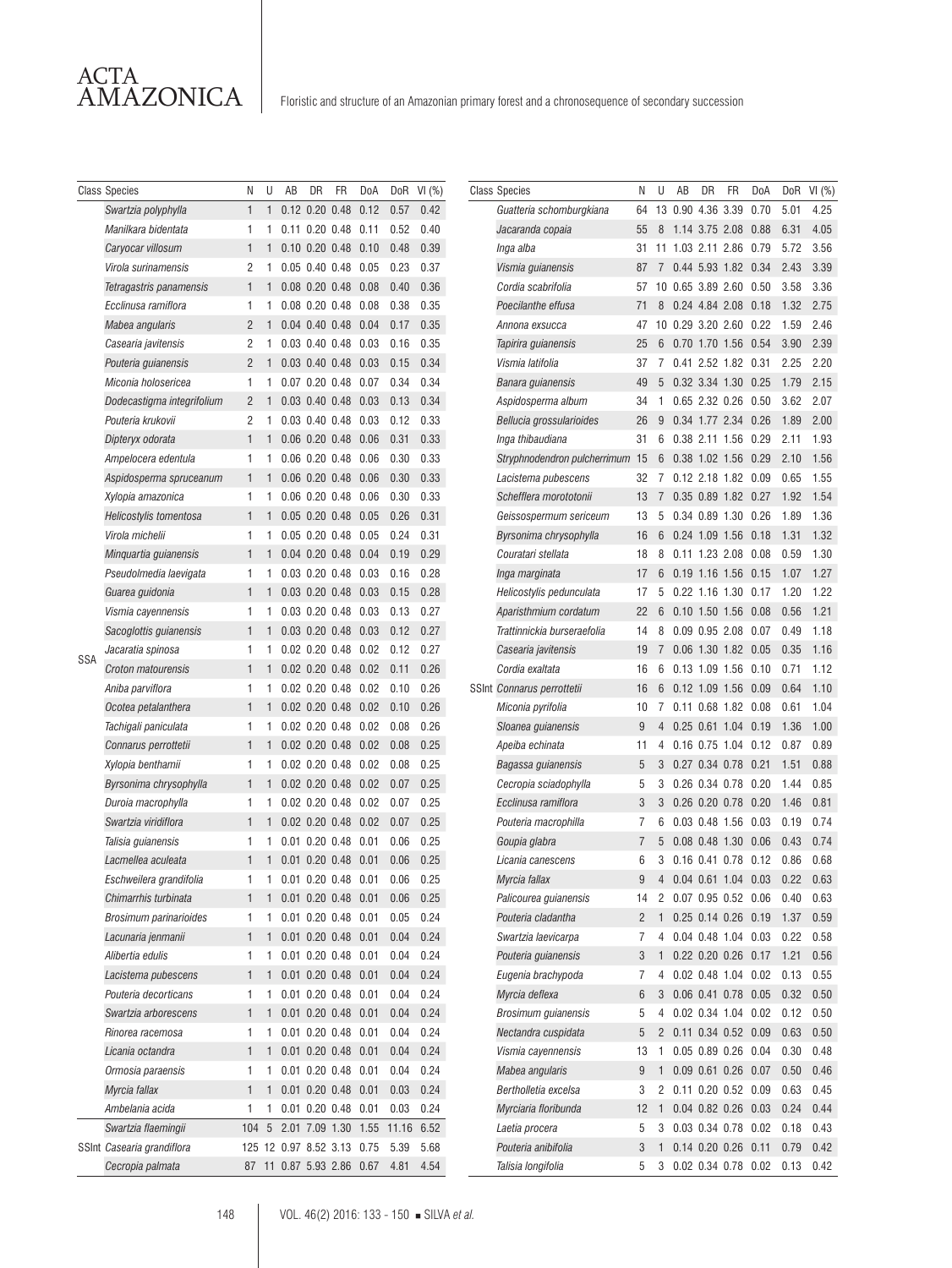| <b>Class Species</b>       | Ν              | U              | AB | DR             | FR               | DoA  | DoR  | VI(%) |
|----------------------------|----------------|----------------|----|----------------|------------------|------|------|-------|
| Matayba guianensis         | 5              | 3              |    |                | 0.02 0.34 0.78   | 0.01 | 0.10 | 0.41  |
| Eriotheca globosa          | 7              | 2              |    |                | 0.03 0.48 0.52   | 0.03 | 0.19 | 0.40  |
| Dulacia candida            | 3              | $\overline{2}$ |    |                | $0.08$ 0.20 0.52 | 0.06 | 0.42 | 0.38  |
| Rheedia gardneriana        | 2              | 2              |    |                | $0.09$ 0.14 0.52 | 0.07 | 0.48 | 0.38  |
| Theobroma glaucum          | $\overline{4}$ | 3              |    | 0.01 0.27 0.78 |                  | 0.01 | 0.06 | 0.37  |
| Lindackeria paludosa       | 7              | 2              |    |                | 0.02 0.48 0.52   | 0.02 | 0.12 | 0.37  |
| Handroanthus serratifolius | 3              | 3              |    | 0.02 0.20 0.78 |                  | 0.01 | 0.08 | 0.36  |
| Tachigali myrmecophila     | 1              | 1              |    | 0.13 0.07 0.26 |                  | 0.10 | 0.70 | 0.34  |
| Apeiba tibourbou           | 3              | $\overline{2}$ |    | 0.04 0.20 0.52 |                  | 0.03 | 0.21 | 0.31  |
| Simaba cedron              | 4              | 2              |    | 0.02 0.27 0.52 |                  | 0.01 | 0.09 | 0.29  |
| Dodecastigma integrifolium | $\overline{2}$ | $\overline{2}$ |    | 0.03 0.14 0.52 |                  | 0.03 | 0.19 | 0.28  |
| Zanthoxylum rhoifolium     | 3              | 1              |    | 0.07 0.20 0.26 |                  | 0.05 | 0.37 | 0.28  |
| Brosimum parinarioides     | 3              | $\overline{2}$ |    | 0.02 0.20 0.52 |                  | 0.01 | 0.08 | 0.27  |
| Mezilaurus itauba          | 3              | 2              |    | 0.01 0.20 0.52 |                  | 0.01 | 0.07 | 0.26  |
| Dipteryx odorata           | 3              | 1              |    | 0.06 0.20 0.26 |                  | 0.04 | 0.32 | 0.26  |
| Rinorea passoura           | 3              | 2              |    | 0.01 0.20 0.52 |                  | 0.01 | 0.05 | 0.26  |
| Sacoglottis guianensis     | $\overline{2}$ | $\overline{2}$ |    | 0.02 0.14 0.52 |                  | 0.01 | 0.09 | 0.25  |
| Abarema mataybifolia       | 2              | 1              |    |                | 0.06 0.14 0.26   | 0.05 | 0.35 | 0.25  |
| Lecythis lurida            | $\overline{2}$ | $\overline{2}$ |    |                | $0.01$ 0.14 0.52 | 0.01 | 0.06 | 0.24  |
| Abarema piresii            | 2              | 2              |    |                | 0.01 0.14 0.52   | 0.01 | 0.06 | 0.24  |
| Castilla ulei              | $\overline{2}$ | $\overline{2}$ |    | 0.01 0.14 0.52 |                  | 0.01 | 0.05 | 0.24  |
| Protium paniculatum        | 2              | 2              |    | 0.01 0.14 0.52 |                  | 0.01 | 0.04 | 0.23  |
| Casearia ulmifolia         | $\overline{2}$ | $\overline{2}$ |    | 0.01 0.14 0.52 |                  | 0.01 | 0.04 | 0.23  |
| Ambelania acida            | 2              | 2              |    | 0.01 0.14 0.52 |                  | 0.00 | 0.03 | 0.23  |
| Genipa americana           | 3              | 1              |    | 0.04 0.20 0.26 |                  | 0.03 | 0.20 | 0.22  |
| SSInt Cassia fastuosa      | 1              | 1              |    | 0.06 0.07 0.26 |                  | 0.05 | 0.33 | 0.22  |
| Agonandra brasiliensis     | 3              | 1              |    | 0.03 0.20 0.26 |                  | 0.03 | 0.19 | 0.22  |
| Xylopia aromatica          | 2              | 1              |    | 0.05 0.14 0.26 |                  | 0.04 | 0.25 | 0.22  |
| Croton matourensis         | 3              | 1              |    | 0.02 0.20 0.26 |                  | 0.02 | 0.12 | 0.19  |
| Ouratea castaneifolia      | 3              | 1              |    | 0.02 0.20 0.26 |                  | 0.01 | 0.09 | 0.19  |
| Cecropia distachya         | $\overline{2}$ | 1              |    | 0.02 0.14 0.26 |                  | 0.02 | 0.11 | 0.17  |
| Guazuma ulmifolia          | 1              | 1              |    | 0.03 0.07 0.26 |                  | 0.02 | 0.18 | 0.17  |
| Iryanthera paraensis       | 1              | 1              |    | 0.03 0.07 0.26 |                  | 0.02 | 0.16 | 0.16  |
| Neea oppositifolia         | 2              | 1              |    | 0.02 0.14 0.26 |                  | 0.01 | 0.09 | 0.16  |
| Pouteria decorticans       | 1              | 1              |    | 0.03 0.07 0.26 |                  | 0.02 | 0.15 | 0.16  |
| Symphonia globulifera      | 1              | 1              |    |                | 0.03 0.07 0.26   | 0.02 | 0.14 | 0.16  |
| Ceiba pentandra            | 1              | $\mathbf{1}$   |    |                | 0.03 0.07 0.26   | 0.02 | 0.14 | 0.16  |
| Protium spruceanum         | $\overline{c}$ | 1              |    |                | 0.01 0.14 0.26   | 0.01 | 0.06 | 0.15  |
| Caryocar villosum          | $\overline{2}$ | 1              |    |                | 0.01 0.14 0.26   | 0.01 | 0.06 | 0.15  |
| Pausandra macropetala      | 2              | 1              |    |                | $0.01$ 0.14 0.26 | 0.01 | 0.06 | 0.15  |
| Eschweilera amazonica      | 1              | 1              |    |                | 0.02 0.07 0.26   | 0.02 | 0.11 | 0.15  |
| Diospyros mellinonii       | 2              | 1              |    |                | 0.01 0.14 0.26   | 0.01 | 0.04 | 0.15  |
| Maprounea guianensis       | $\overline{2}$ | 1              |    |                | 0.01 0.14 0.26   | 0.01 | 0.04 | 0.14  |
| Duroia macrophylla         | 1              | 1              |    |                | 0.02 0.07 0.26   | 0.01 | 0.09 | 0.14  |
| Oenocarpus bacaba          | 1              | 1              |    |                | 0.01 0.07 0.26   | 0.01 | 0.07 | 0.13  |
| Inga graciliflora          | 1              | 1              |    |                | 0.01 0.07 0.26   | 0.01 | 0.05 | 0.13  |
| Duguetia echinophora       | 1              | 1              |    |                | $0.01$ 0.07 0.26 | 0.01 | 0.03 | 0.12  |
| Inga rubiginosa            | 1              | 1              |    |                | 0.01 0.07 0.26   | 0.00 | 0.03 | 0.12  |
| Dialium guianense          | 1              | 1              |    |                | 0.01 0.07 0.26   | 0.00 | 0.03 | 0.12  |
| Ormosia paraensis          | 1              | 1              |    |                | 0.01 0.07 0.26   | 0.00 | 0.03 | 0.12  |
| Byrsonima crispa           | 1              | 1              |    | 0.01 0.07 0.26 |                  | 0.00 | 0.03 | 0.12  |
|                            |                |                |    |                |                  |      |      |       |

|     | <b>Class Species</b>         | Ν            | U            | AB   | DR                   | FR                   | DoA  | DoR   | VI $(%)$ |
|-----|------------------------------|--------------|--------------|------|----------------------|----------------------|------|-------|----------|
|     | Lacmellea aculeata           | 1            | 1            |      | 0.01 0.07 0.26       |                      | 0.00 | 0.03  | 0.12     |
|     | Crepidospermum goudotianum   | $\mathbf{1}$ | $\mathbf{1}$ |      | 0.01 0.07 0.26       |                      | 0.00 | 0.03  | 0.12     |
|     | Alibertia edulis             | 1            | 1            |      | 0.00 0.07 0.26       |                      | 0.00 | 0.02  | 0.12     |
|     | Tetragastris panamensis      | 1            | $\mathbf{1}$ |      | $0.00$ $0.07$ $0.26$ |                      | 0.00 | 0.02  | 0.12     |
|     | Hymenaea courbaril           | 1            | 1            |      | 0.00 0.07 0.26       |                      | 0.00 | 0.02  | 0.12     |
|     | Coccoloba latifolia          | 1            | 1            |      | $0.00$ $0.07$ $0.26$ |                      | 0.00 | 0.02  | 0.12     |
|     | Chimarrhis turbinata         | 1            | 1            |      | 0.00 0.07 0.26       |                      | 0.00 | 0.02  | 0.12     |
|     | Alibertia myrciifolia        | 1            | $\mathbf{1}$ |      | $0.00$ $0.07$ $0.26$ |                      | 0.00 | 0.02  | 0.12     |
|     | Licania membranacea          | 1            | 1            |      | 0.00 0.07 0.26       |                      | 0.00 | 0.02  | 0.12     |
|     | Paypayrola grandiflora       | 1            | 1            |      | 0.00 0.07 0.26       |                      | 0.00 | 0.02  | 0.12     |
|     | Eschweilera coriacea         | 1            | 1            |      | 0.00 0.07 0.26       |                      | 0.00 | 0.02  | 0.12     |
|     | SSInt Miconia minutiflora    | 1            | 1            |      | $0.00$ $0.07$ $0.26$ |                      | 0.00 | 0.02  | 0.11     |
|     | Cedrela odorata              | 1            | 1            |      | 0.00 0.07 0.26       |                      | 0.00 | 0.01  | 0.11     |
|     | Marlierea spruceana          | 1            | 1            |      | $0.00$ $0.07$ $0.26$ |                      | 0.00 | 0.01  | 0.11     |
|     | Couratari guianensis         | 1            | 1            |      | 0.00 0.07 0.26       |                      | 0.00 | 0.01  | 0.11     |
|     | Swartzia polyphylla          | 1            | 1            |      | $0.00$ $0.07$ $0.26$ |                      | 0.00 | 0.01  | 0.11     |
|     | Myrcia bracteata             | 1            | 1            |      | 0.00 0.07 0.26       |                      | 0.00 | 0.01  | 0.11     |
|     | Lecythis pisonis             | 1            | $\mathbf{1}$ |      | $0.00$ $0.07$ $0.26$ |                      | 0.00 | 0.01  | 0.11     |
|     | Miconia holosericea          | 1            | 1            |      | 0.00 0.07 0.26       |                      | 0.00 | 0.01  | 0.11     |
|     | Pseudima frutescens          | $\mathbf{1}$ | $\mathbf{1}$ |      |                      | $0.00$ $0.07$ $0.26$ | 0.00 | 0.01  | 0.11     |
|     | Buchenavia amazonia          | 1            | 1            |      | 0.00 0.07 0.26       |                      | 0.00 | 0.01  | 0.11     |
|     | Ocotea longifolia            | $\mathbf{1}$ | $\mathbf{1}$ |      | $0.00$ $0.07$ $0.26$ |                      | 0.00 | 0.01  | 0.11     |
|     | Eugenia belemitana           | 1            | 1            |      | 0.00 0.07 0.26       |                      | 0.00 | 0.01  | 0.11     |
|     | Swartzia flaemingii          | 104          | 5            |      | 2.01 7.09 1.30       |                      | 1.55 | 11.16 | 6.52     |
|     | Casearia grandiflora         | 125          | 12           |      | 0.97 8.52 3.13       |                      | 0.75 | 5.39  | 5.68     |
|     | Cecropia palmata             | 87           | 11           |      | 0.87 5.93 2.86       |                      | 0.67 | 4.81  | 4.54     |
|     | Guatteria schomburgkiana     | 64           | 13           |      | 0.90 4.36 3.39       |                      | 0.70 | 5.01  | 4.25     |
|     | Jacaranda copaia             | 55           | 8            |      | 1.14 3.75 2.08       |                      | 0.88 | 6.31  | 4.05     |
|     | Inga alba                    | 31           | 11           |      | 1.03 2.11 2.86       |                      | 0.79 | 5.72  | 3.56     |
|     | Vismia guianensis            | 87           | 7            |      | 0.44 5.93 1.82       |                      | 0.34 | 2.43  | 3.39     |
|     | Cordia scabrifolia           | 57           | 10           |      | 0.65 3.89 2.60       |                      | 0.50 | 3.58  | 3.36     |
|     | Poecilanthe effusa           | 71           | 8            |      | 0.24 4.84 2.08       |                      | 0.18 | 1.32  | 2.75     |
|     | Annona exsucca               | 47           | 10           |      | 0.29 3.20 2.60       |                      | 0.22 | 1.59  | 2.46     |
|     | Tapirira guianensis          | 25           | 6            |      | 0.70 1.70 1.56       |                      | 0.54 | 3.90  | 2.39     |
|     | Vismia latifolia             | 37           | 7            | 0.41 |                      | 2.52 1.82            | 0.31 | 2.25  | 2.20     |
|     | Banara guianensis            | 49           | 5            |      | 0.32 3.34 1.30       |                      | 0.25 | 1.79  | 2.15     |
| SSI | Aspidosperma album           | 34           | 1            |      | 0.65 2.32 0.26       |                      | 0.50 | 3.62  | 2.07     |
|     | Bellucia grossularioides     | 26           | 9            |      |                      | 0.34 1.77 2.34       | 0.26 | 1.89  | 2.00     |
|     | Inga thibaudiana             | 31           | 6            |      |                      | 0.38 2.11 1.56       | 0.29 | 2.11  | 1.93     |
|     | Stryphnodendron pulcherrimum | 15           | 6            |      |                      | 0.38 1.02 1.56       | 0.29 | 2.10  | 1.56     |
|     | Lacistema pubescens          | 32           | 7            |      |                      | 0.12 2.18 1.82       | 0.09 | 0.65  | 1.55     |
|     | Schefflera morototonii       | 13           | 7            |      |                      | 0.35 0.89 1.82       | 0.27 | 1.92  | 1.54     |
|     | Geissospermum sericeum       | 13           | 5            |      |                      | 0.34 0.89 1.30       | 0.26 | 1.89  | 1.36     |
|     | Byrsonima chrysophylla       | 16           | 6            |      |                      | 0.24 1.09 1.56       | 0.18 | 1.31  | 1.32     |
|     | Couratari stellata           | 18           | 8            |      |                      | 0.11 1.23 2.08       | 0.08 | 0.59  | 1.30     |
|     | Inga marginata               | 17           | 6            |      |                      | 0.19 1.16 1.56       | 0.15 | 1.07  | 1.27     |
|     | Helicostylis pedunculata     | 17           | 5            |      |                      | 0.22 1.16 1.30       | 0.17 | 1.20  | 1.22     |
|     | Aparisthmium cordatum        | 22           | 6            |      |                      | 0.10 1.50 1.56       | 0.08 | 0.56  | 1.21     |
|     | Trattinnickia burseraefolia  | 14           | 8            |      |                      | 0.09 0.95 2.08       | 0.07 | 0.49  | 1.18     |
|     | Casearia javitensis          | 19           | 7            |      |                      | 0.06 1.30 1.82       | 0.05 | 0.35  | 1.16     |
|     | Cordia exaltata              | 16           | 6            |      |                      | 0.13 1.09 1.56       | 0.10 | 0.71  | 1.12     |